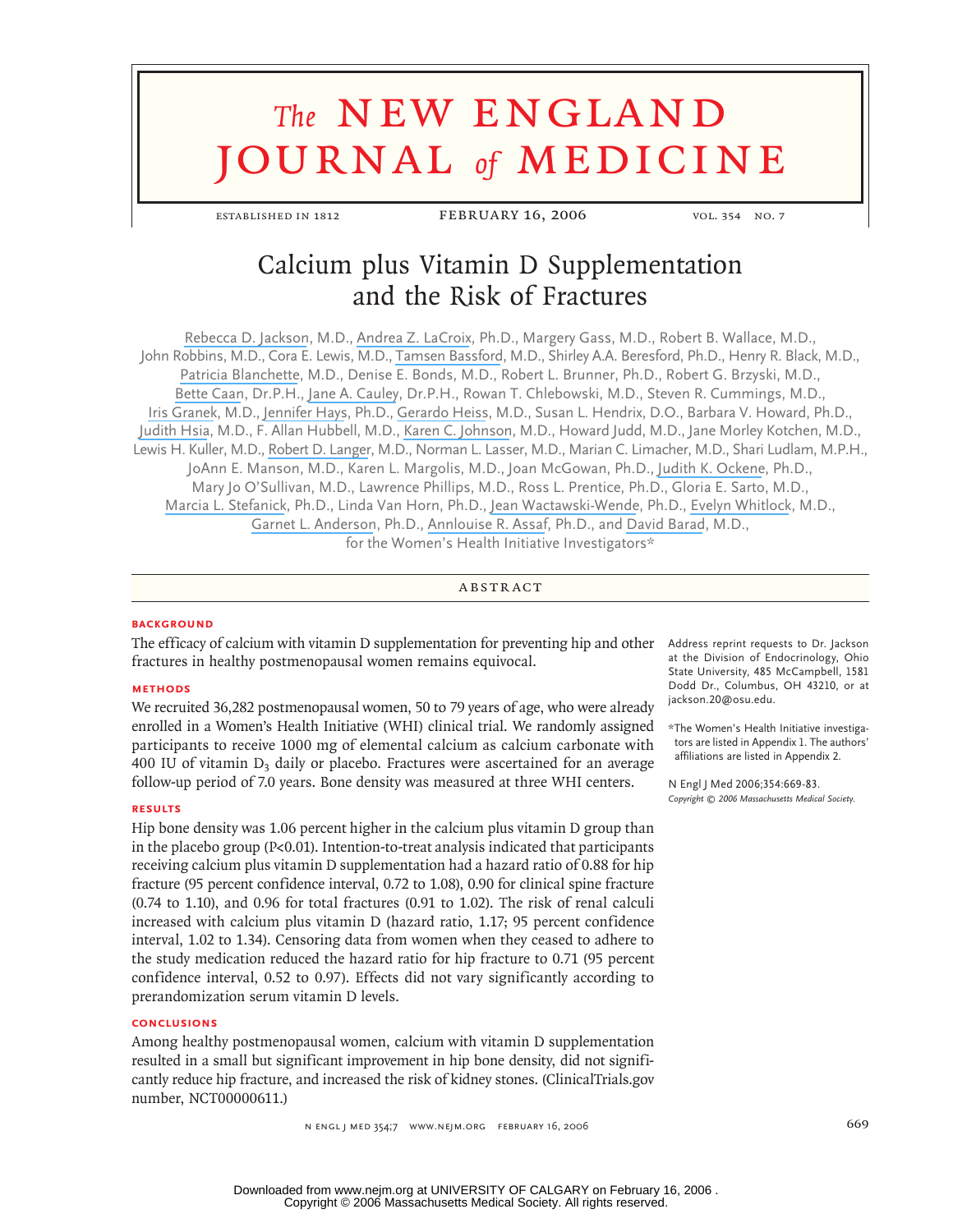**CONSEGATE STEOPOROSIS, A MAJOR CAUSE OF IN-**<br>
ontributes to more than 300,000 hip<br>
fractures in the United States annually.<sup>3</sup> Observajury, loss of independence, and death,<sup>1,2</sup> contributes to more than 300,000 hip fractures in the United States annually.<sup>3</sup> Observational evidence<sup>4</sup> and data from randomized clinical trials5,6 suggest that calcium or vitamin D supplements or both may slow bone loss<sup>5,6</sup> and reduce the risk of falls<sup>7,8</sup> in postmenopausal and elderly women. However, evidence from trials,<sup>5,9-19</sup> observational studies,<sup>20,21</sup> and meta-analyses<sup>6,22,23</sup> of calcium and vitamin D supplementation with respect to hip and other fractures is limited. In two recent randomized trials, calcium plus vitamin D supplements (1000 mg of calcium and 800 IU of vitamin  $D_3$ ) did not reduce the risk of nonvertebral fractures among older women.<sup>18,19</sup> When the calcium plus vitamin D trial of the Women's Health Initiative (WHI) was designed, in the early 1990s, guidelines recommended daily intakes of 800 to 1200 mg of calcium with 400 IU of vitamin D for the prevention of osteoporosis. Many American women consumed less.

In this context, the WHI calcium with vitamin D trial was designed to test the primary hypothesis that postmenopausal women randomly assigned to calcium plus vitamin D supplementation would have a lower risk of hip fracture and, secondarily, of all fractures than women assigned to placebo.<sup>24</sup> Another secondary hypothesis was that women receiving calcium with vitamin D supplementation would have a lower rate of colorectal cancer than those receiving placebo; the results of that investigation are reported elsewhere in this issue of the *Journal*. 25

#### Methods

#### **Participants and Study Design**

Participants enrolled in the WHI Dietary Modification trial, WHI Hormone Therapy trials, or both were invited to join the calcium with vitamin D trial at their first or second annual follow-up visit. Detailed descriptions of the eligibility criteria and recruitment methods have been published previously.<sup>24</sup>

Eligible women were 50 to 79 years of age at the initial screening and had no evidence of a medical condition associated with a predicted survival of less than three years and no safety, adherence, or retention risks. Exclusion criteria included hypercalcemia, renal calculi, corticosteroid use, and calcitriol use. Personal supplemen-

tal calcium (up to 1000 mg per day) and vitamin D (up to 600 IU per day) were allowed. In 1999, after the publication of reports from the Institute of Medicine,  $26,27$  the upper limit of personal vitamin D intake was raised to 1000 IU. The calcium with vitamin D trial permitted the use of bisphosphonates and calcitonin. Use of estrogen (with or without a progestin) was according to randomization among women in the Hormone Therapy trials. Independent use of hormone therapy or selective estrogen-receptor modulators was permitted for women in the Dietary Modification trial.

Eligible women were randomly assigned in a double-blind fashion to receive supplements or placebo (provided by GlaxoSmithKline) in equal proportions with use of a permuted-block algorithm stratified according to clinical center and age. Active tablets, chewable or swallowable (after July 1997), contained 500 mg of elemental calcium (as calcium carbonate) and 200 IU of vita- $\min D_3$ . Participants were instructed to take two tablets per day in divided doses and with meals to maximize absorption. Cross-sectional comparison of 25-hydroxyvitamin D levels from 227 women taking active supplements and 221 women taking placebo two years after randomization revealed that the 25-hydroxyvitamin D level was 28 percent higher among the women assigned to active calcium plus vitamin D than among those assigned to placebo.

The protocol was approved by the institutional review board at each participating institution. Written informed consent was obtained from each woman at the calcium with vitamin D randomization visit. The WHI Investigators and National Institutes of Health sponsors all contributed to the design and execution of the study. All the authors contributed to drafts or revisions of the manuscript. Statistical analyses and data management were conducted at the WHI Clinical Coordinating Center, and the investigators and statistical team vouch for the completeness and veracity of the data and statistical analyses.

#### **Follow-up and Data Collection**

The presence and severity of symptoms, safety concerns, and outcomes were ascertained at annual clinic visits and telephone or clinic visits at intervening six-month intervals.<sup>24</sup> Adherence to the study medication was established by weighing returned pill bottles during clinic visits. Par-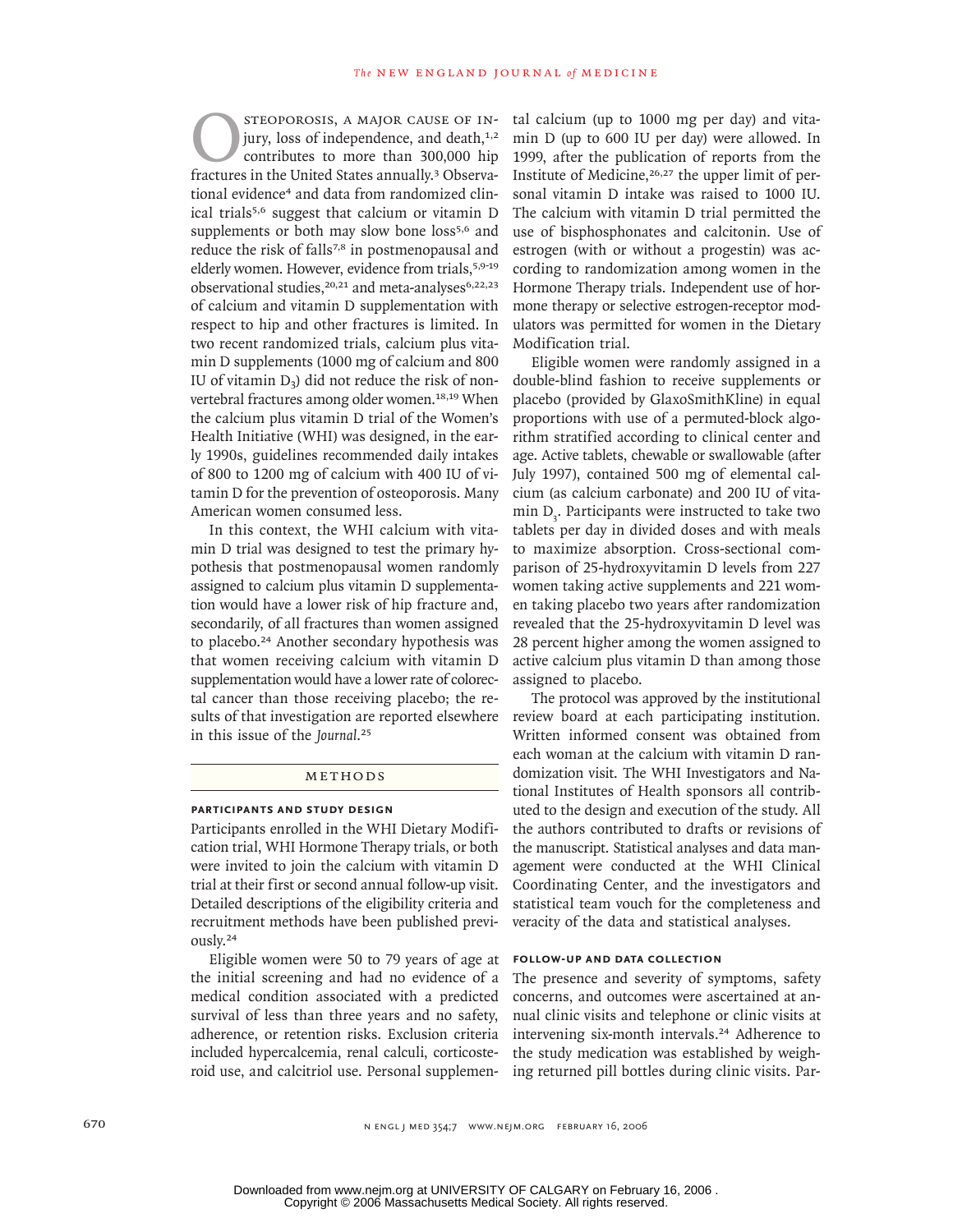ticipants were followed for major outcomes, regardless of their adherence to the study medication, until death, loss to follow-up, or study close-out. Risk factors for fracture were assessed by questionnaire, interview, and clinical examination. The total daily calcium intake before randomization was defined as the sum of the following: the dietary calcium intake (assessed with the use of a modification of the Block food-frequency questionnaire<sup>28</sup>), the intake of calcium from supplements in the previous two weeks, and the intake of calcium from prescription medications (assessed through an interviewer-administered medication survey). Total vitamin D intake was similarly determined on the basis of diet and supplement use.

#### **Discontinuation of Study Medications**

During the trial, intolerable gastrointestinal symptoms were managed without unblinding by reducing the number of times per day or days per week that the study medication was taken. If renal calculi or hypercalcemia developed or renal dialysis was required, calcium with vitamin D study medication was permanently discontinued, according to the protocol.

#### **Ascertainment of Outcomes**

Total fractures were defined as all reported clinical fractures other than those of the ribs, sternum, skull or face, fingers, toes, and cervical vertebrae. All included fractures were verified by review of radiologic, magnetic resonance imaging, or operative reports by centrally trained and blinded physician adjudicators at each clinical center.<sup>24</sup> Final adjudication of hip fractures was performed centrally by blinded adjudicators; agreement between central and local adjudication was 94 percent.

A subgroup of 2431 women (1230 in the calcium with vitamin D group and 1201 in the placebo group) at 3 of the 40 clinical centers (Pittsburgh; Birmingham, Ala.; and Tucson, Ariz.) underwent dual-energy x-ray absorptiometry of the lumbar spine (L2, L3, and L4), total hip, and total body (QDR 2000, QDR 2000+, or QDR 4500W; Hologic). Bone mineral density was measured at the calcium with vitamin D randomization visit and at annual visits 3, 6, and 9 according to standard protocols.<sup>24</sup> Three Hologic phantoms (spine, hip, and linearity) were exchanged among these three centers and measured in array mode five times, once each day for five consecutive days,

to assess cross-calibration. Spine, hip, and linearity phantoms were in close agreement (interscanner variability, <1.5 percent for the spine, 4.8 percent for the hip, and 1.7 percent for linearity).

#### **Analysis of Vitamin D Levels**

Blood specimens, which were obtained after an overnight fast, were collected at the randomization visit. To determine whether the effect of calcium plus vitamin D on the risk of fracture varied according to prerandomization 25-hydroxyvitamin D levels, a nested case–control study was performed with all adjudicated cases of hip, spine, and lower arm or wrist fracture used as cases (357 case–control pairs for hip fracture and 1491 pairs for total fracture). Controls were free of fracture for the duration of the study and were individually matched to case participants according to age, latitude of the clinical center, race or ethnic group, and date of venipuncture. Levels of 25 hydroxyvitamin D were measured with the use of the DiaSorin Liaison chemiluminescent immunoassay system at DiaSorin headquarters (Stillwater, Minn.) in one continuous batch with blinded control runs at periodic intervals (coefficient of variation, 11.8 percent).

#### **Statistical Analysis**

All primary outcomes were analyzed on a timeto-event basis according to the intention-to-treat principle. We present both the total number of events and the annualized percentage for these fracture rates for each group. Comparisons are represented with hazard ratios and nominal 95 percent confidence intervals from Cox proportional-hazards models, stratified according to age group, prior fracture, and randomization status (randomly assigned to active hormone therapy or placebo, dietary intervention vs. dietary control, or both) in the Hormone Therapy and Dietary Modification trials.

To assess whether the effect of calcium with vitamin D on the risk of fracture varied according to baseline levels of risk factors, the same Cox proportional-hazards models were extended. In formal tests for interaction, continuous variables were used whenever possible. Fifteen participant characteristics were examined for each of four fracture outcomes. Up to three statistically significant interaction tests (P<0.05) would be expected on the basis of chance alone.

To examine the effect of nonadherence (to ac-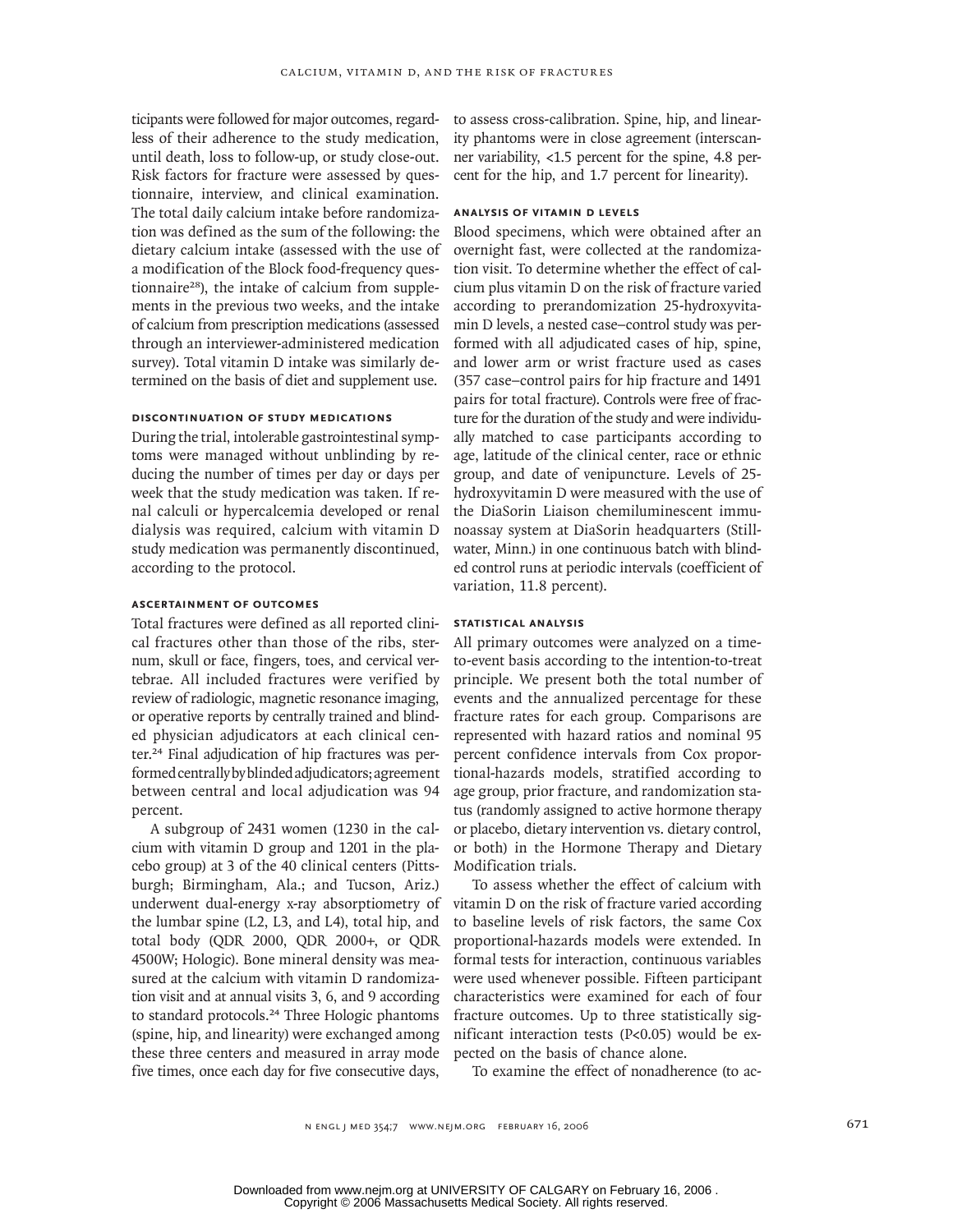| According to Randomly Assigned Group.*                     |                                     |                         |  |  |
|------------------------------------------------------------|-------------------------------------|-------------------------|--|--|
| Characteristic                                             | Calcium + Vitamin D<br>$(N=18,176)$ | Placebo<br>$(N=18,106)$ |  |  |
| Age at screening                                           |                                     |                         |  |  |
| $Mean - yr$                                                | $62.4 \pm 7.0$                      | $62.4 \pm 6.9$          |  |  |
| 50 to 59 yr - no. (%)                                      | 6,728 (37.0)                        | 6,694 (37.0)            |  |  |
| 60 to 69 yr - no. (%)                                      | 8,275 (45.5)                        | 8,245 (45.5)            |  |  |
| 70 to 79 yr - no. (%)                                      | 3,173(17.5)                         | $3,167$ (17.5)          |  |  |
| Race or ethnic group - no. (%) $\dagger$                   |                                     |                         |  |  |
| White                                                      | 15,047 (82.8)                       | 15,106 (83.4)           |  |  |
| <b>Black</b>                                               | 1,682(9.3)                          | 1,635(9.0)              |  |  |
| Hispanic                                                   | 789 (4.3)                           | 718 (4.0)               |  |  |
| American Indian or Native American                         | 77 (0.4)                            | 72 (0.4)                |  |  |
| Asian or Pacific Islander                                  | 369 (2.0)                           | 353 (1.9)               |  |  |
| Unknown or not identified                                  | 212(1.2)                            | 222(1.2)                |  |  |
| Family history of fracture after 40 yr of age - no. (%)    | 6,835 (37.6)                        | 6,692 (37.0)            |  |  |
| History of fracture - no. (%)                              |                                     |                         |  |  |
| At any age                                                 | 6,311 (34.7)                        | 6,228(34.4)             |  |  |
| At age $\geq$ 55 yr                                        | 1,948 (10.7)                        | 1,968 (10.9)            |  |  |
| No. of falls in previous $12 \text{ mo} - \text{no}$ . (%) |                                     |                         |  |  |
| None                                                       | 11,193 (61.6)                       | 11,200 (61.9)           |  |  |
| 1                                                          | 3,421 (18.8)                        | 3,386 (18.7)            |  |  |
| $\overline{2}$                                             | 1,462(8.0)                          | 1,426(7.9)              |  |  |
| $\geq$ 3                                                   | 732 (4.0)                           | 701 (3.9)               |  |  |
| Weight <58 kg - no. (%)                                    | 1,660(9.1)                          | 1,676(9.3)              |  |  |
| Body-mass index                                            |                                     |                         |  |  |
| Mean                                                       | $29.1 \pm 5.9$                      | $29.0 \pm 5.9$          |  |  |
| $<$ 25 — no. (%)                                           | 4,745(26.1)                         | 4,833 (26.7)            |  |  |
| 25 to $<$ 30 — no. (%)                                     | 6,472 (35.6)                        | 6,483 (35.8)            |  |  |
| ≥30 — no. (%)                                              | 6,867 (37.8)                        | 6,695 (37.0)            |  |  |
| Physical activity                                          |                                     |                         |  |  |
| Mean - MET/wk                                              | $10.7 \pm 12.7$                     | $10.6 \pm 12.4$         |  |  |
| 0 to 3.00 MET/wk - no. (%)                                 | 5,517 (30.4)                        | 5,478 (30.3)            |  |  |
| >3.00 to <11.75 MET/wk - no. (%)                           | 5,463(30.1)                         | 5,477 (30.2)            |  |  |
| ≥11.75 MET/wk — no. (%)                                    | 5,566 (30.6)                        | 5,493 (30.3)            |  |  |
| Calcium supplementation $\geq$ 500 mg/day — no. (%)        | 5,192 (28.6)                        | 5,313 (29.3)            |  |  |
| Total calcium intake (supplements, diet, and medications)  |                                     |                         |  |  |
| Mean - mg/day                                              | $1148 \pm 654$                      | $1154 \pm 658$          |  |  |
| $<$ 800 mg/day — no. (%)                                   | 6,104(33.6)                         | 6,003 (33.2)            |  |  |
| 800 to <1200 mg/day - no. (%)                              | 4,715 (25.9)                        | 4,655 (25.7)            |  |  |
| ≥1200 mg/day — no. (%)                                     | 7,002 (38.5)                        | 7,095 (39.2)            |  |  |
| Total vitamin D intake (supplements and diet)              |                                     |                         |  |  |
| $Mean - IU/day$                                            | $365 \pm 265$                       | 368±266                 |  |  |
| <200 IU/day                                                | 6,827 (37.6)                        | 6,671 (36.8)            |  |  |
| 200 to <400 IU/day                                         | 3,379 (18.6)                        | 3,423 (18.9)            |  |  |
| 400 to <600 IU/day                                         | 4,188 (23.0)                        | 4,295 (23.7)            |  |  |
| $\geq 600$ IU/day                                          | 3,427 (18.9)                        | 3,364 (18.6)            |  |  |

**Table 1. Characteristics of the Participants in the Calcium with Vitamin D Trial at the Time of the WHI Screening,**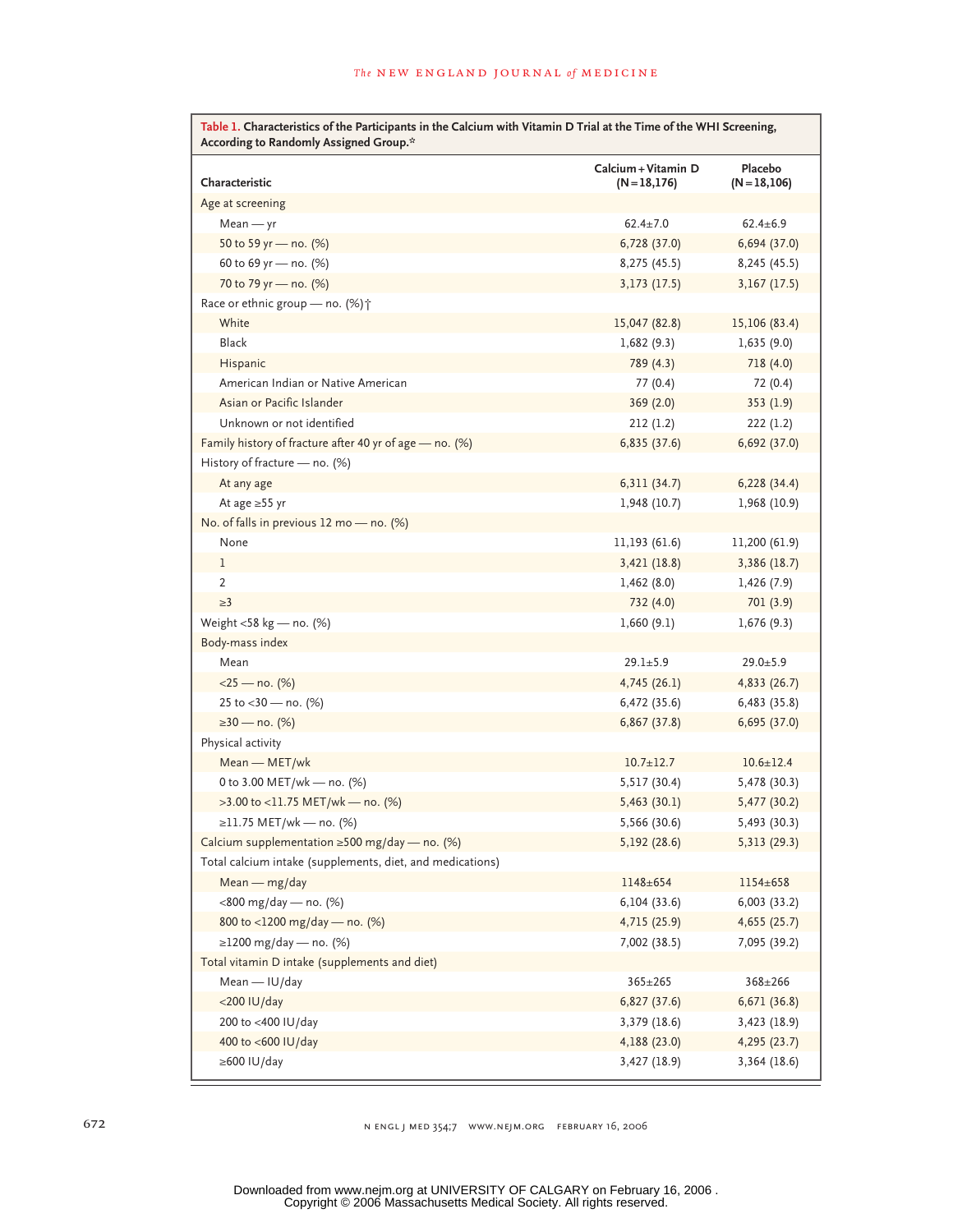#### calcium, vitamin d, and the risk of fractures

| Table 1. (Continued.)                              |                                     |                          |
|----------------------------------------------------|-------------------------------------|--------------------------|
| Characteristic                                     | Calcium + Vitamin D<br>$(N=18,176)$ | Placebo<br>$(N=18, 106)$ |
| Solar irradiance of region;                        |                                     |                          |
| Mean                                               | $382 + 60$                          | 382±60                   |
| 300 to 325 Langleys                                | 5,366 (29.5)                        | 5,351 (29.6)             |
| 350 Langleys                                       | 3,920 (21.6)                        | 3,880 (21.4)             |
| 375 to 380 Langleys                                | 2,012(11.1)                         | 2,009(11.1)              |
| 400 to 430 Langleys                                | 3,018 (16.6)                        | 3,015 (16.7)             |
| 475 to 500 Langleys                                | 3,860 (21.2)                        | 3,851 (21.3)             |
| Alcohol use - no. (%)                              |                                     |                          |
| None                                               | 1,863(10.2)                         | 1,891(10.4)              |
| Use in the past                                    | 3,192 (17.6)                        | 3,209 (17.7)             |
| <1 drink/mo                                        | 2,529 (13.9)                        | 2,520 (13.9)             |
| <1 drink/wk                                        | 3,863(21.3)                         | 3,758 (20.8)             |
| 1 to <7 drinks/wk                                  | 4,683 (25.8)                        | 4,706 (26.0)             |
| $\geq$ 7 drinks/wk                                 | 1,910(10.5)                         | 1,900(10.5)              |
| Smoking - no. (%)                                  |                                     |                          |
| Never                                              | 9,325 (51.3)                        | 9,428 (52.1)             |
| Past                                               | 7,255 (39.9)                        | 7,133 (39.4)             |
| Current                                            | 1,405(7.7)                          | 1,356(7.5)               |
| Enrollment in Dietary Modification trial - no. (%) |                                     |                          |
| Not enrolled                                       | 5,582 (30.7)                        | 5,490 (30.3)             |
| Assigned to intervention                           | 4,767 (26.2)                        | 4,878 (26.9)             |
| Assigned to control                                | 7,827 (43.1)                        | 7,738 (42.7)             |
| Enrollment in Hormone Therapy trial - no. (%)      |                                     |                          |
| Not enrolled                                       | 10,122(55.7)                        | 10,071 (55.6)            |
| Assigned to active hormone therapy                 | 4,039 (22.2)                        | 4,078 (22.5)             |
| Assigned to placebo                                | 4,015(22.1)                         | 3,957 (21.9)             |
| Use of hormone therapy - no. (%) §                 |                                     |                          |
| Never                                              | 5,814 (32.0)                        | 5,690(31.4)              |
| Past                                               | 3,004(16.5)                         | 2,932 (16.2)             |
| Current                                            | 9,358(51.5)                         | 9,484 (52.4)             |
| Hip BMD at annual visit 1 - total no.              | 1,230                               | 1,201                    |
| Mean                                               | $0.87 \pm 0.14$                     | $0.86 \pm 0.14$          |
| Hip T score at annual visit $1$ - total no.        | 1,230                               | 1,201                    |
| Mean                                               | $-0.65 \pm 1.03$                    | $-0.77 \pm 1.05$         |
| T score above -1.0                                 | 757 (61.5)                          | 694 (57.8)               |
| T score below -1.0 and above -2.5                  | 436 (35.4)                          | 459 (38.2)               |
| T score below -2.5                                 | 37(3.0)                             | 48 (4.0)                 |

\* Plus–minus values are means ±SD. Because of rounding or missing data, not all percentages total 100. MET denotes metabolic equivalent, and BMD bone mineral density.

† Race or ethnic group was self-reported.

 $\dot{\ddot{x}}$  The Langley is a unit of solar radiance and relates to the amount that reaches a given area of the earth's surface. The information is from national weather data on total solar irradiance in the United States and is adapted from Garland and Garland.<sup>30</sup>

§ Values reflect hormone-therapy use during year 1 of the clinical trial, including exposure in the Hormone Therapy trials.  $\H\P$ The data are from the subgroup of women in whom bone mineral density was measured. The T score represents the

bone mineral density of an individual subject as compared with the mean (±SD) score in a young, healthy population.

n engl j med 354;7 www.nejm.org february 16, 2006 673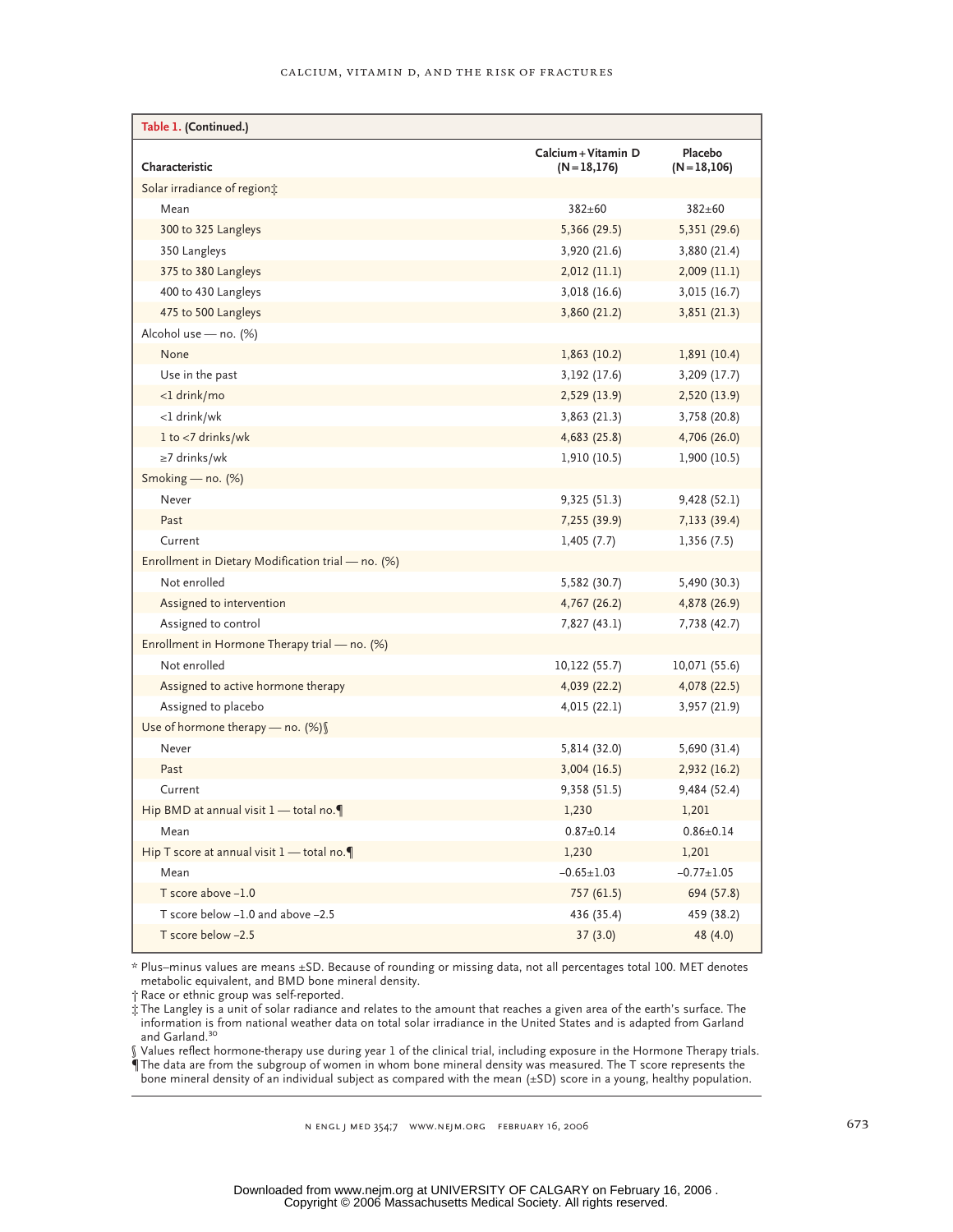

**Figure 1. Profile of the Calcium with Vitamin D Trial of the Women's Health Initiative (WHI).**

HT denotes hormone therapy, DM dietary modification, CaD calcium with vitamin D, and BMD bone mineral density.

> tive supplements or placebo), sensitivity analyses were conducted in which participants were allowed to contribute follow-up time until six months after the first visit at which nonadherence, defined as use of less than 80 percent of the study medication, was detected. Full-adherence hazard ratios were also estimated with inverse probability of censoring weighted estimators with adjustment for 10 covariates associated with adherence.<sup>29</sup>

> Changes in bone mineral density during follow-up were calculated as mean percent differences (and standard errors) from bone mineral density at the time of enrollment in the calcium plus vitamin D trial. Linear regression was used to compare rates of change in bone mineral density between the groups, after adjustment for clinical center and race or ethnic group.

to have 85 percent power to detect an intervention effect of 18 percent for hip fracture, assuming a sample size of 35,000 women and an annual hip-fracture rate in the placebo group of 33.6 per 10,000 persons per year. The power to detect an intervention effect of similar magnitude for total fracture was greater than 99 percent.

#### **RESULTS**

#### **Baseline Characteristics**

Between 1995 and 2000, 36,282 women were randomly assigned in the calcium with vitamin D trial: 18,176 were assigned to active supplementation, and 18,106 to placebo. Demographic characteristics, health behavior, and medical history were well balanced between the groups at baseline (Table 1). The women had a mean age of 62 years and a mean body-mass index (the weight in kilograms divided by the square of the height in meters) of 29. Sixteen percent were not white. The average calcium intake was approximately 1150 mg per day. More than half the women (52 percent) were taking hormone therapy (10,725 reported personal use of hormones, and 8117 had been randomly assigned to receive active-hormone study medication). The rate of use of other osteoporosis medications was 1 percent (1 used a selective estrogen-receptor modulator, 366 bisphosphonate, and 33 calcitonin).

#### **Retention and Adherence**

At the termination of the trial, on March 31, 2005, 1551 participants (4.3 percent) had died and 2.7 percent had withdrawn or had been lost to follow-up (Fig. 1). The rate of adherence (defined as use of 80 percent or more of the assigned study medication) ranged from 60 to 63 percent during the first three years of follow-up, with an additional 13 to 21 percent of the participants taking at least half of their study pills. At the end of the trial, 76 percent were still taking the study medication, and 59 percent were taking 80 percent or more of it.

#### **Bone Mineral Density**

The calcium with vitamin D trial was designed favor of calcium with vitamin D, were 0.59 per-Women receiving calcium with vitamin D supplements had greater preservation of total-hip bone mineral density at annual visits 3, 6, and 9 than women assigned to placebo (Fig. 2). The mean differences between the treatment groups, all in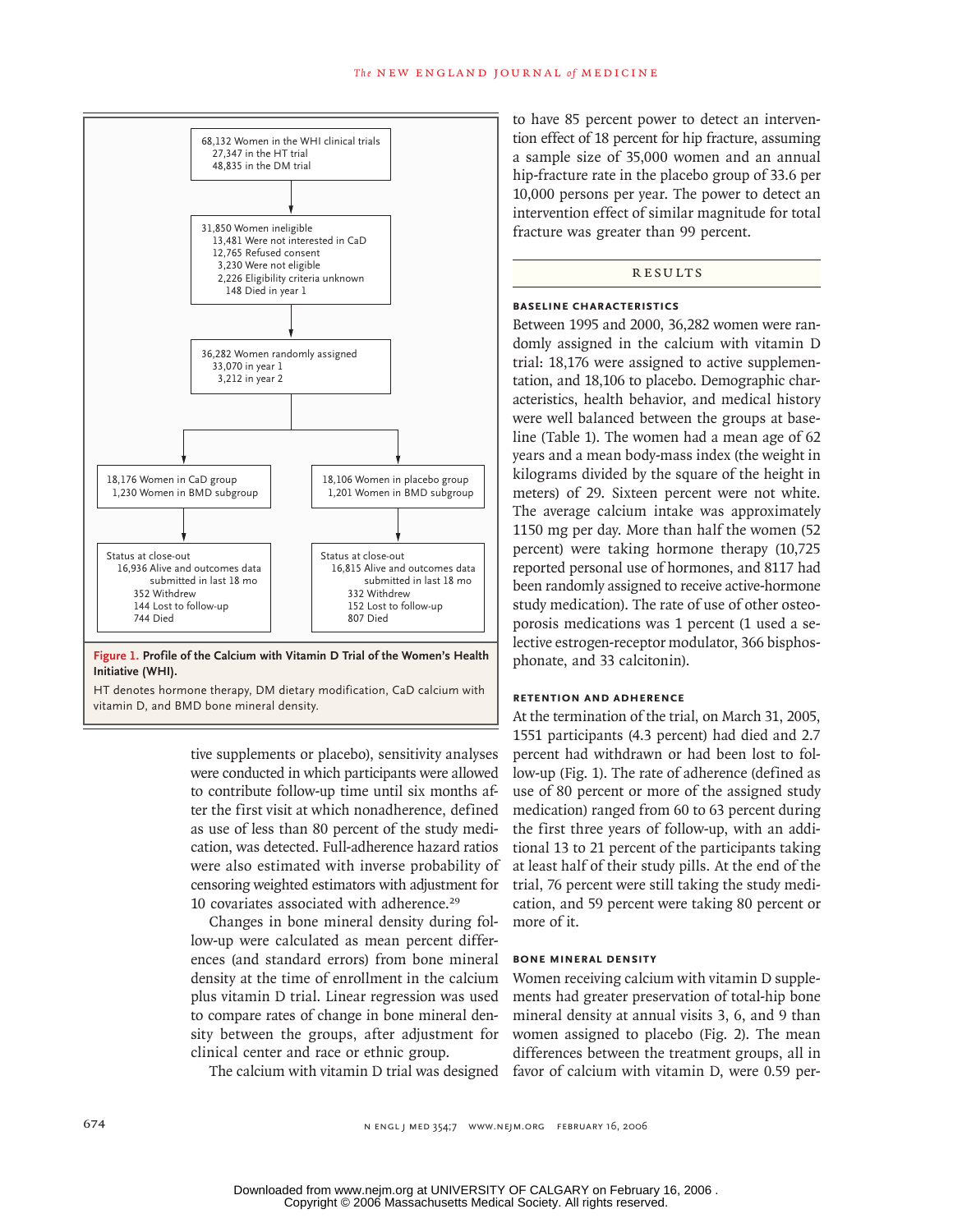

#### **Figure 2. Hip, Spine, and Total-Body Bone Mineral Density (BMD).**

P values for the comparison between the group assigned to calcium with vitamin D supplementation and the placebo group were <0.001, <0.001, and 0.01 at years 3, 6, and 9, respectively, for total-hip values and 0.02 at year 3 for whole-body values, according to linear models adjusted for clinical center and race or ethnic group. The numbers of participants shown below the graphs are the minimum sample sizes for comparison between the visit year and year 1.

cent at annual visit 3, 0.86 percent at annual visit 6, and 1.06 percent at annual visit 9. Nonsignificant differences favoring the calcium with vitamin D group were observed in spine and wholebody bone mineral density.

#### **Hip and Other Fractures**

During a mean of 7.0 years of follow-up, there were 2102 fractures (including 175 hip fractures) among women assigned to calcium with vitamin D and 2158 fractures (including 199 hip fractures) among women assigned to placebo (Table 2). Annualized fracture rates per 10,000 person-years in the calcium with vitamin D and placebo groups, respectively, were as follows: hip fracture, 14 and 16; fracture of the lower arm or wrist, 44 and 44; clinical vertebral fracture, 14 and 15; and total fractures, 164 and 170.

| Table 2. Effect of Calcium with Vitamin D Supplementation on Clinical<br>Outcomes, According to Randomly Assigned Group.* |                          |             |                                       |  |
|---------------------------------------------------------------------------------------------------------------------------|--------------------------|-------------|---------------------------------------|--|
| Analysis                                                                                                                  | $Calcium +$<br>Vitamin D | Placebo     | Hazard Ratio<br>(95% CI) <sup>+</sup> |  |
| Intention-to-treat analysis                                                                                               |                          |             |                                       |  |
| Follow-up time - yr                                                                                                       | $7.0 \pm 1.4$            | $7.0 + 1.4$ |                                       |  |
| Rate of fracture - no. of cases<br>(annualized %)                                                                         |                          |             |                                       |  |
| Hip                                                                                                                       | 175(0.14)                | 199(0.16)   | $0.88(0.72 - 1.08)$                   |  |
| Clinical vertebral                                                                                                        | 181 (0.14)               | 197 (0.15)  | $0.90(0.74 - 1.10)$                   |  |
| Lower arm or wrist                                                                                                        | 565 (0.44)               | 557 (0.44)  | $1.01(0.90 - 1.14)$                   |  |
| Total                                                                                                                     | 2102 (1.64)              | 2158 (1.70) | $0.96(0.91 - 1.02)$                   |  |
| Analysis excluding follow-up<br>time for participants<br>6 mo after nonadherence<br>detected                              |                          |             |                                       |  |
| Follow-up time - yr                                                                                                       | $3.8 + 2.9$              | $3.9 + 2.9$ |                                       |  |
| Rate of fracture - no. of cases<br>(annualized %)                                                                         |                          |             |                                       |  |
| Hip                                                                                                                       | 68 (0.10)                | 99 (0.14)   | $0.71(0.52 - 0.97)$                   |  |
| Clinical vertebral                                                                                                        | 91(0.13)                 | 104(0.15)   | $0.89(0.67 - 1.19)$                   |  |
| Lower arm or wrist                                                                                                        | 312(0.45)                | 308 (0.43)  | $1.05(0.90 - 1.23)$                   |  |
| Total                                                                                                                     | 1119(1.63)               | 1222 (1.72) | $0.94(0.87 - 1.02)$                   |  |

\* Plus–minus values are means ±SD. CI denotes confidence interval.

† The hazard ratios are for the group assigned to calcium with vitamin D as compared with the placebo group. Hazard ratios, 95 percent confidence intervals, and P values were calculated in Cox proportional-hazards analyses stratified according to age; randomization assignment in the Hormone Therapy and Dietary Modification trials; and presence or absence of prior fracture.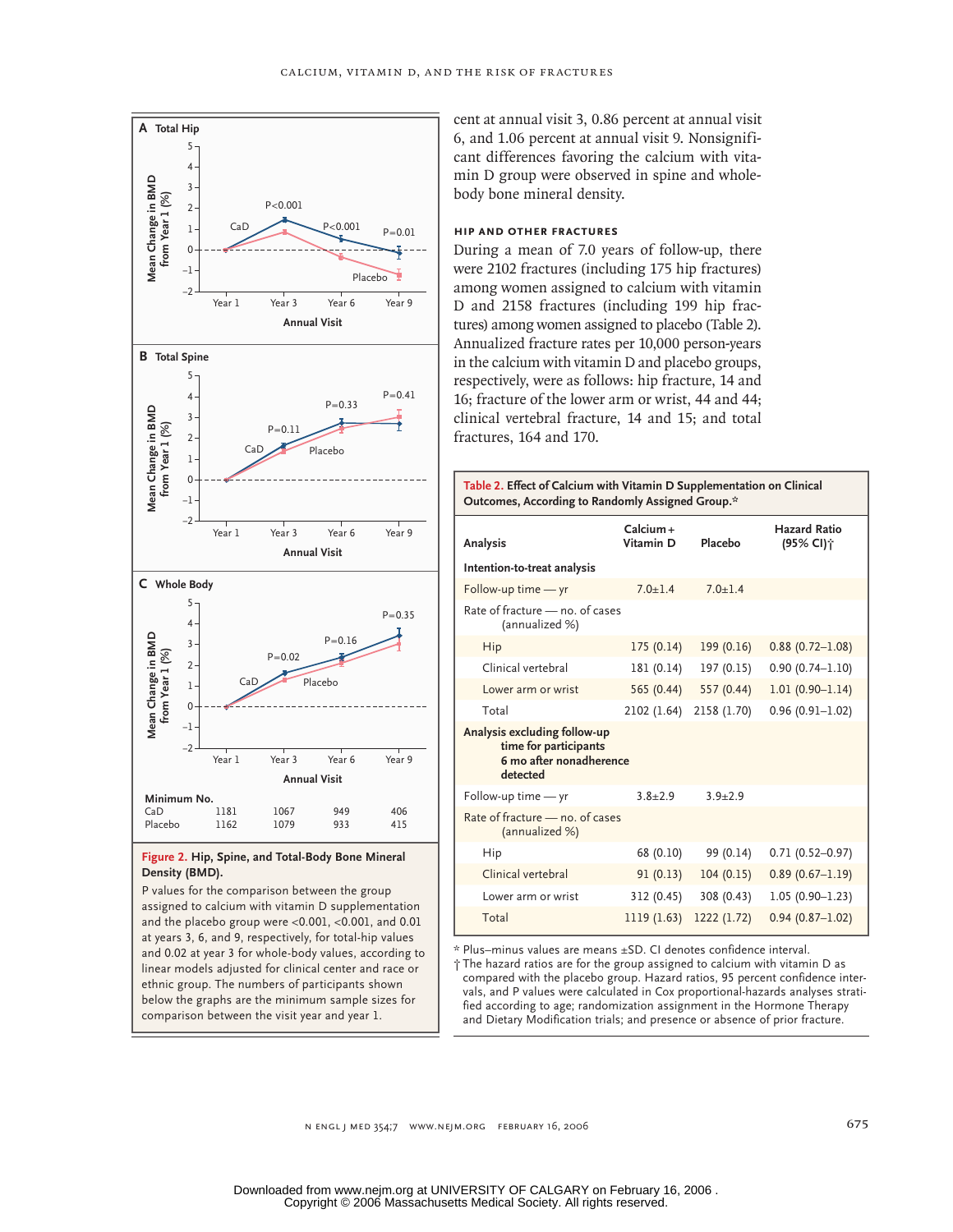| Table 3. Effect of Calcium with Vitamin D Supplementation on Hip Fractures, According to Baseline Characteristics.* |                     |             |                                    |                                         |  |  |
|---------------------------------------------------------------------------------------------------------------------|---------------------|-------------|------------------------------------|-----------------------------------------|--|--|
| Outcome                                                                                                             | Calcium + Vitamin D | Placebo     | Hazard Ratio (95% CI) <sup>+</sup> | P Value for<br>Interaction <sup>*</sup> |  |  |
| no. of cases (annualized %)                                                                                         |                     |             |                                    |                                         |  |  |
| Overall                                                                                                             | 175(0.14)           | 199(0.16)   | $0.88$ (0.72-1.08)                 |                                         |  |  |
| Age group at screening - yr                                                                                         |                     |             |                                    | 0.05                                    |  |  |
| 50 to 59                                                                                                            | 29 (0.06)           | 13(0.03)    | $2.17(1.13 - 4.18)$                |                                         |  |  |
| 60 to 69                                                                                                            | 53 (0.09)           | 71(0.13)    | $0.74(0.52 - 1.06)$                |                                         |  |  |
| 70 to 79                                                                                                            | 93 (0.44)           | 115 (0.54)  | $0.82$ (0.62-1.08)                 |                                         |  |  |
| Race or ethnic group                                                                                                |                     |             |                                    | 0.87                                    |  |  |
| White                                                                                                               | 167(0.16)           | 189 (0.18)  | $0.89(0.72 - 1.09)$                |                                         |  |  |
| <b>Black</b>                                                                                                        | 3(0.03)             | 4(0.04)     | $0.73$ $(0.16 - 3.32)$             |                                         |  |  |
| Hispanic                                                                                                            | 0(0.00)             | 3(0.06)     |                                    |                                         |  |  |
| American Indian                                                                                                     | 1(0.19)             | 1(0.20)     |                                    |                                         |  |  |
| Asian or Pacific Islander                                                                                           | 4(0.16)             | 1(0.04)     | $2.98(0.33 - 27.01)$               |                                         |  |  |
| Unknown or not identified                                                                                           | 0(0.00)             | 1(0.07)     |                                    |                                         |  |  |
| Weight                                                                                                              |                     |             |                                    | 0.44                                    |  |  |
| $<$ 58 $kg$                                                                                                         | 23 (0.20)           | 21(0.18)    | $1.18(0.65 - 2.14)$                |                                         |  |  |
| $\geq$ 58 kg                                                                                                        | 152(0.13)           | 178 (0.15)  | $0.86$ (0.69-1.06)                 |                                         |  |  |
| Body-mass index                                                                                                     |                     |             |                                    | 0.36                                    |  |  |
| $<$ 25                                                                                                              | 69 (0.20)           | 66 (0.19)   | $1.05(0.75 - 1.47)$                |                                         |  |  |
| 25 to $<$ 29                                                                                                        | 63(0.14)            | 74 (0.16)   | $0.87(0.62 - 1.22)$                |                                         |  |  |
| $\geq$ 30                                                                                                           | 43 (0.09)           | 59 (0.13)   | $0.73(0.49 - 1.09)$                |                                         |  |  |
| Smoking                                                                                                             |                     |             |                                    | 0.97                                    |  |  |
| Never or past                                                                                                       | 159(0.14)           | 178(0.15)   | $0.90(0.72 - 1.11)$                |                                         |  |  |
| Current                                                                                                             | 14(0.14)            | 16(0.17)    | $0.85(0.41 - 1.74)$                |                                         |  |  |
| Region by solar irradiance¶                                                                                         |                     |             |                                    | 0.73                                    |  |  |
| 300 to 325 Langleys                                                                                                 | 46 (0.12)           | 53 $(0.14)$ | $0.86$ (0.58-1.28)                 |                                         |  |  |
| 350 Langleys                                                                                                        | 37(0.14)            | 49 (0.18)   | $0.74(0.48 - 1.14)$                |                                         |  |  |
| 375 to 380 Langleys                                                                                                 | 25(0.18)            | 17(0.12)    | $1.64(0.88 - 3.08)$                |                                         |  |  |
| 400 to 430 Langleys                                                                                                 | 25(0.12)            | 37 (0.17)   | $0.67(0.40 - 1.11)$                |                                         |  |  |
| 475 to 500 Langleys                                                                                                 | 42(0.16)            | 43 (0.16)   | $0.97(0.63 - 1.49)$                |                                         |  |  |
| No. of falls in past 12 mo                                                                                          |                     |             |                                    | 0.05                                    |  |  |
| $\pmb{0}$                                                                                                           | 87 (0.11)           | 117(0.15)   | $0.74(0.56 - 0.98)$                |                                         |  |  |
| 1                                                                                                                   | 39(0.16)            | 41(0.17)    | $0.96(0.62 - 1.49)$                |                                         |  |  |
| $\overline{2}$                                                                                                      | 22 (0.22)           | 19 (0.19)   | $1.16(0.63 - 2.16)$                |                                         |  |  |
| $\geq$ 3                                                                                                            | 16(0.32)            | 6(0.12)     | $2.51(0.97 - 6.48)$                |                                         |  |  |

Women assigned to calcium with vitamin D supplements had a nonsignificant, 12 percent lower risk of hip fracture than women assigned to placebo (hazard ratio, 0.88; 95 percent confidence interval, 0.72 to 1.08). There were no significant reductions in clinical vertebral fracture, fracture of the lower arm or wrist, or total fractures (Table 2).

#### **Secondary and Subgroup Analyses**

Among women who were adherent (i.e., those who took at least 80 percent of their study medication), calcium with vitamin D supplementation resulted in a 29 percent reduction in hip fracture (hazard ratio, 0.71; 95 percent confidence interval, 0.52 to 0.97); there were 167 cases of hip fracture among these women (Table 2). The hazard ratio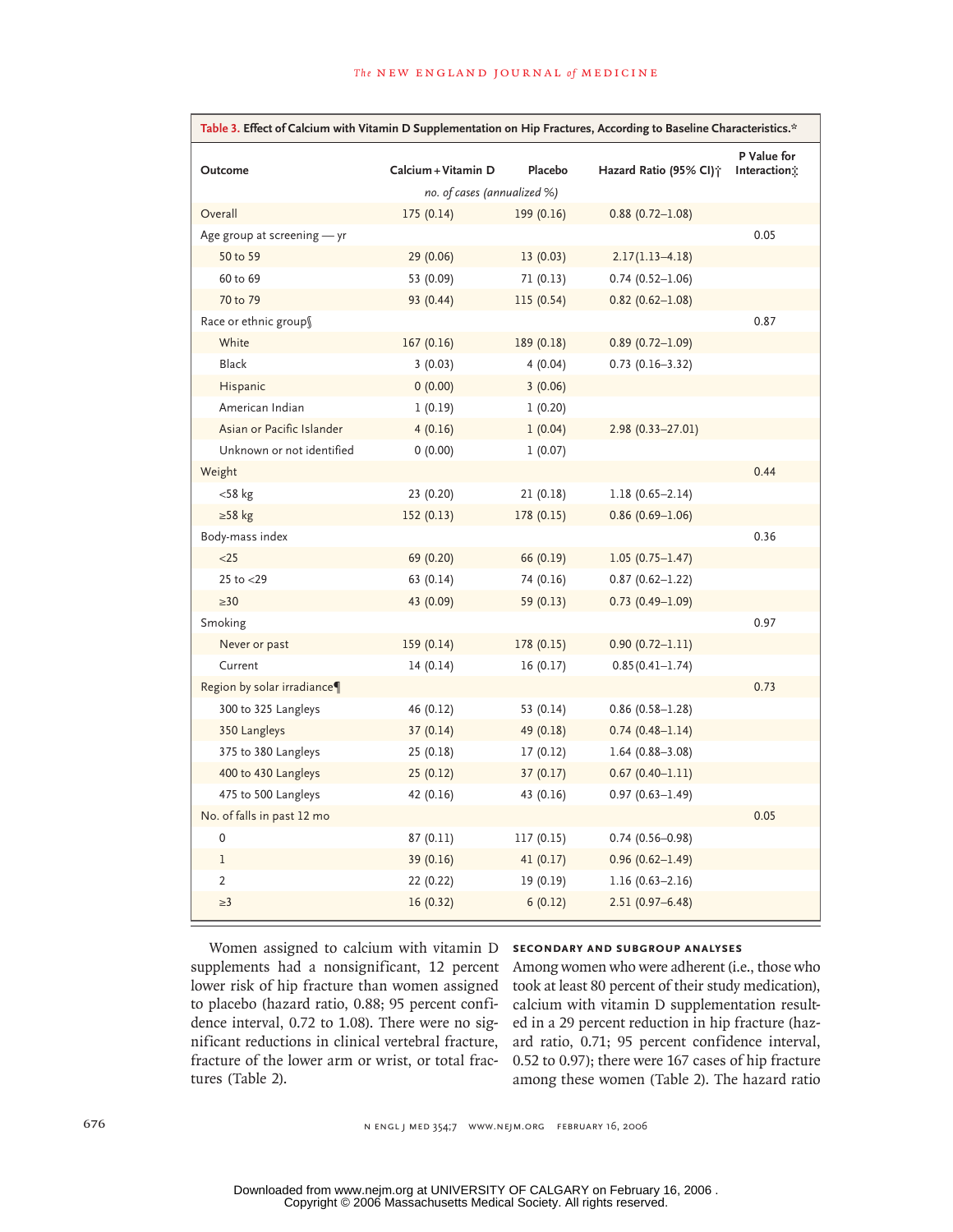| Table 3. (Continued.)                                       |                                                    |             |                        |                             |
|-------------------------------------------------------------|----------------------------------------------------|-------------|------------------------|-----------------------------|
| Outcome                                                     | Calcium + Vitamin D<br>no. of cases (annualized %) | Placebo     | Hazard Ratio (95% CI); | P Value for<br>Interaction; |
| Physical activity                                           |                                                    |             |                        | 0.57                        |
| 0 to 3.00 MET                                               | 53 $(0.14)$                                        | 63(0.17)    | $0.84(0.58 - 1.21)$    |                             |
| $>3.00$ to $<$ 11.75 MET                                    | 49 (0.13)                                          | 63 (0.17)   | $0.81(0.56 - 1.18)$    |                             |
| $\geq$ 11.75 MET                                            | 59(0.15)                                           | 56(0.15)    | $1.04(0.72 - 1.50)$    |                             |
| Prior fracture                                              |                                                    |             |                        | 0.71                        |
|                                                             |                                                    |             |                        |                             |
| <b>No</b>                                                   | 77(0.11)                                           | 83(0.12)    | $0.92(0.68 - 1.26)$    |                             |
| Yes                                                         | 81 (0.19)                                          | 98 (0.23)   | $0.84(0.63 - 1.13)$    |                             |
| Total calcium intake: supplements,<br>diet, and medications |                                                    |             |                        | 0.29                        |
| $<$ 800 mg/day                                              | 58 (0.13)                                          | 71(0.17)    | $0.80(0.57 - 1.14)$    |                             |
| 800 to <1200 mg/day                                         | 41(0.12)                                           | 53 $(0.16)$ | $0.76(0.51 - 1.15)$    |                             |
| $\geq$ 1200 mg/day                                          | 73 (0.15)                                          | 68 (0.14)   | $1.12(0.80 - 1.55)$    |                             |
| Total vitamin D intake: supplements<br>and diet             |                                                    |             |                        | 0.82                        |
| $<$ 200 IU/day                                              | 65(0.13)                                           | 65(0.14)    | $0.95(0.67 - 1.35)$    |                             |
| 200 to <400 IU/day                                          | 32(0.13)                                           | 42 (0.17)   | $0.79(0.50 - 1.26)$    |                             |
| 400 to <600 IU/day                                          | 34 (0.12)                                          | 46 (0.15)   | $0.77(0.49 - 1.20)$    |                             |
| $\geq 600$ IU/day                                           | 41 (0.17)                                          | 39 (0.17)   | $1.00(0.65 - 1.55)$    |                             |
| Hormone therapy                                             |                                                    |             |                        | 0.23                        |
| Never                                                       | 73 (0.18)                                          | 86 (0.22)   | $0.83(0.61-1.14)$      |                             |
| Past                                                        | 46 (0.22)                                          | 38 (0.18)   | $1.20(0.78 - 1.85)$    |                             |
| Current                                                     | 56 (0.08)                                          | 75(0.11)    | $0.75(0.53 - 1.06)$    |                             |
| Assignment in Hormone Therapy trial                         |                                                    |             |                        | 0.07                        |
| Placebo                                                     | 67 (0.24)                                          | 61(0.22)    | $1.15(0.81 - 1.63)$    |                             |
| Active hormone therapy                                      | 28 (0.10)                                          | 49 (0.17)   | $0.58(0.37 - 0.93)$    |                             |

\* Plus–minus values are means ±SD. CI denotes confidence interval, and MET metabolic equivalent.

† The hazard ratios are for the group assigned to calcium with vitamin D as compared with placebo. Hazard ratios, 95 percent confidence intervals, and P values were calculated in Cox proportional-hazards analyses stratified according to age; randomization assignment in the Hormone Therapy and Dietary Modification trials; and presence or absence of prior fracture.

‡ P values were obtained from an interaction term between treatment assignment and potential risk factor of interest in a Cox proportional-hazards analysis stratified according to age; status of enrollment in the Hormone Therapy and Dietary Modification trials, and prior fracture.

§ Race or ethnic group was self-reported.

 $\P$ The Langley is a unit of solar radiance and relates to the amount that reaches a given area of the earth's surface. The information is from national weather data on total solar irradiance in the United States and is adapted from Garland and Garland.<sup>30</sup> Values reflect hormone-therapy use during year 1 of the clinical trial, including exposure in the Hormone Therapy trial.

based on the inverse-probability weighting method was nearly identical. For all other fracture outcomes, the hazard ratios were similar to those obtained in the intention-to-treat analyses.

The hazard ratio for hip fracture among women 60 years of age or older was 0.79 (95 percent confidence interval, 0.64 to 0.98), with an indication

of increased risk among women 50 to 59 years of age ( $P$  for interaction = 0.05) (Table 3). There was a lower hazard ratio among women with no falls than among women with at least one fall (P for interaction = 0.05). No other significant interactions were observed for any fracture outcome.

There was no evidence that either baseline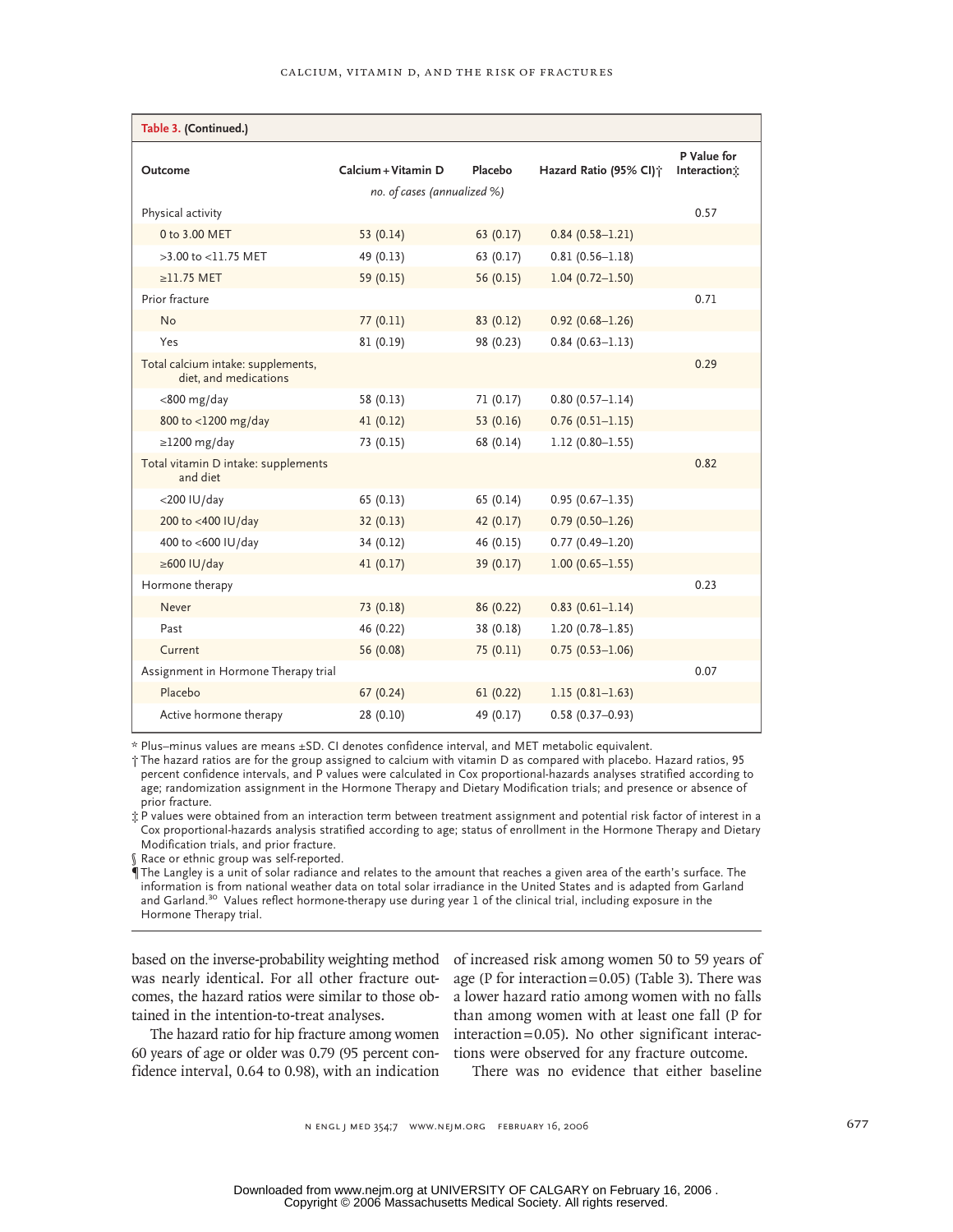levels of total calcium or total vitamin D intake modified the association between calcium with vitamin D supplementation and fracture (Table 3). Dietary calcium intake remained stable during follow-up, whereas the intake of calcium from supplements increased by approximately 100 mg daily in both treatment groups. In both treatment groups, participants with initially low levels of total calcium intake (<400 mg daily) had larger increases (200 mg daily) in supplemental calcium intake than did other participants. The effects of calcium with vitamin D intervention on the risk of hip fracture tended to be greater among participants not using personal calcium supplements during follow-up: the hazard ratio was 0.70 (95 percent confidence interval, 0.51 to 0.98) among nonusers, 0.87 (95 percent confidence interval, 0.61 to 1.24) among those taking less than 500 mg per day, and 1.22 (95 percent confidence interval, 0.83 to 1.79) among those taking 500 mg or more per day ( $P$  for interaction = 0.11).

Use of osteoporosis medications increased during follow-up, with 3890 of the women (10.7 percent) taking alendronate, 654 (1.8 percent) taking risedronate, 1094 (3.0 percent) taking raloxifene, and 451 (1.2 percent) taking calcitonin. Censoring data from these participants after their first recorded use of these medications yielded hazard ratios of 0.87 (95 percent confidence interval, 0.69 to 1.09) for hip fracture and 0.93 (95 percent confidence interval, 0.74 to 1.18) for clinical vertebral fracture.

#### **Serum Vitamin D Levels**

In the nested case–control assessment of 25 hydroxyvitamin D, the mean (±SD) baseline 25 hydroxyvitamin D level was 46.0±22.6 nmol per liter among the participants who had hip fracture and 48.4±23.5 nmol per liter among their controls ( $P = 0.17$ ). No statistically significant interactions were found between calcium with vitamin D supplementation and baseline 25-hydroxyvitamin D level with respect to either hip or total fractures (Table 4).

#### **Interaction between calcium with vitamin D and Hormone Therapy**

Of the women in the WHI calcium with vitamin D trial, 16,089 were concomitantly enrolled in the WHI Hormone Therapy trial, in which estrogen was found to have strong effects on hip and other fractures.31,32 The hazard ratios for hip fracture with calcium with vitamin D supplementation were 0.58 (95 percent confidence interval, 0.37 to 0.93) among women assigned to active hormone therapy and 1.15 (95 percent confidence interval, 0.81 to 1.63) among those assigned to placebo ( $P$  for interaction = 0.07). When the analyses included both exposure in the randomized Hormone Therapy trial and personal use, the trend toward an interaction between calcium with vitamin D supplementation and hormone therapy with respect to hip fracture was no longer present.

#### **Safety and Tolerability**

As of March 31, 2005, there were 744 deaths in the calcium with vitamin D group and 807 deaths in the placebo group (hazard ratio, 0.91; 95 percent confidence interval, 0.83 to 1.01). No statistically significant risks or benefits were seen with regard to any major disease outcomes, including cardiovascular diseases and cancer. Kidney stones were reported by 449 women in the calcium with vitamin D group, as compared with 381 women in the placebo group (hazard ratio, 1.17; 95 percent confidence interval, 1.02 to 1.34), and appeared to be unrelated to high baseline calcium intake. There were no significant differences in gastrointestinal symptoms: 8.9 percent of the participants in the placebo group and 10.3 percent of those in the calcium with vitamin D group reported moderate-to-severe constipation, and 19.5 percent and 20.4 percent, respectively, reported bloating or gas.

#### Discussion

The WHI calcium with vitamin D study was a large-scale, randomized, double-blind, placebocontrolled trial designed to test whether calcium and vitamin D supplementation reduced the risk of hip fracture in a large population of healthy postmenopausal women. The trial demonstrated that calcium with vitamin D supplementation diminishes bone loss at the hip, but the observed 12 percent reduction in the incidence of hip fracture (the primary outcome) was not statistically significant. There were no significant reductions in the incidence of clinical vertebral fractures, fractures of the lower arm or wrist, or total fractures. The main adverse effect noted was a small but significant increase in the proportion of women with renal calculi.

There are several plausible alternative expla-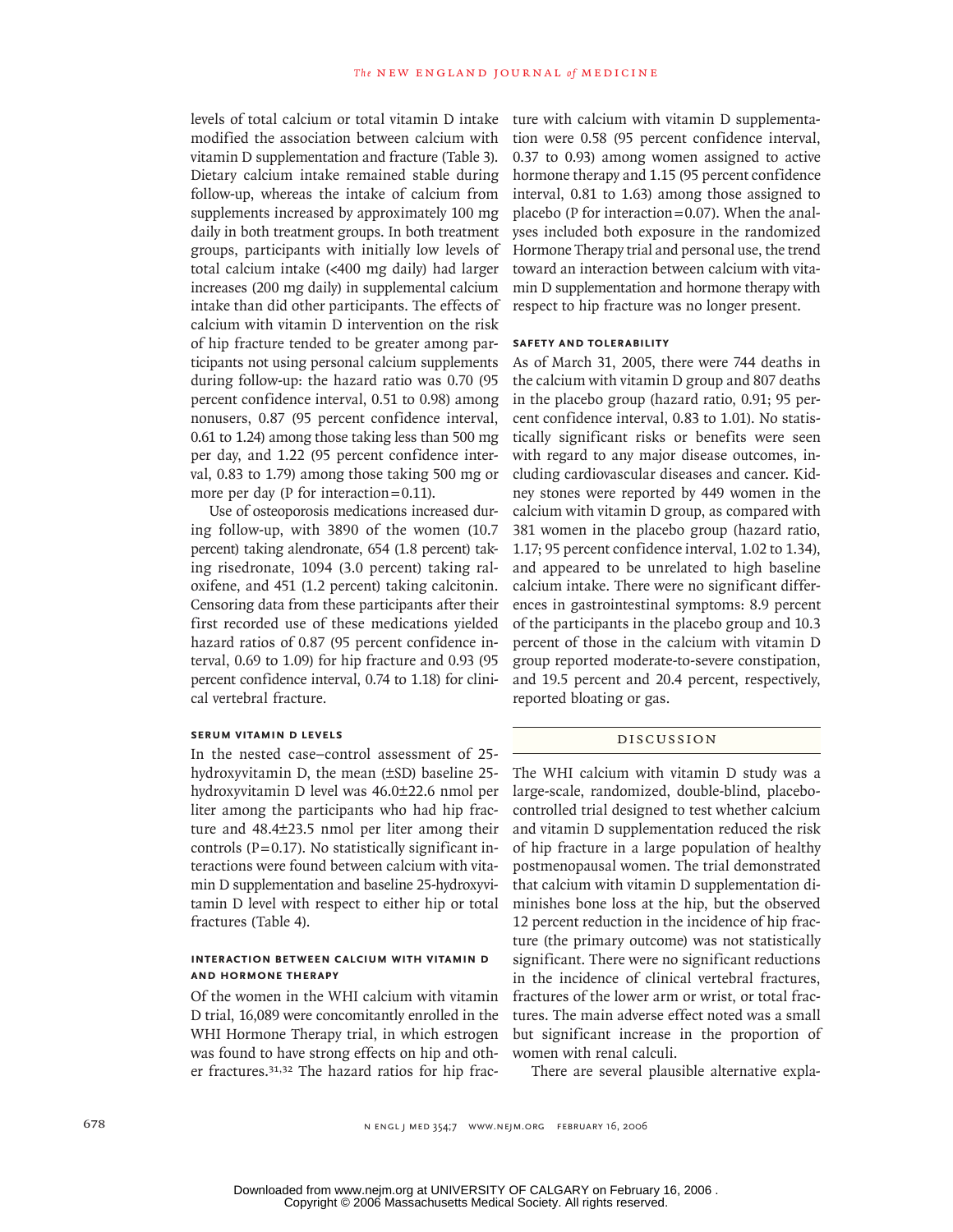| and Study Group, as Determined in a Nested Case-Control Study.*           |                                            |                                              |         |                                               |                            |
|---------------------------------------------------------------------------|--------------------------------------------|----------------------------------------------|---------|-----------------------------------------------|----------------------------|
| <b>Fracture Category and</b><br>25-Hydroxyvitamin D<br>Level <sup>*</sup> | <b>Main-Effect Odds Ratio</b><br>(95% CI): | $Calcium +$<br>Vitamin D                     | Placebo | Intervention<br><b>Odds Ratio</b><br>(95% CI) | P Value for<br>Interaction |
|                                                                           |                                            | no. of case participants/<br>no. of controls |         |                                               |                            |
| Hip fracture                                                              |                                            |                                              |         |                                               | 0.64                       |
| ≥60.2 nmol/liter                                                          | 1.00                                       | 32/49                                        | 42/40   | $0.61(0.32 - 1.15)$                           |                            |
| 43.7-60.1 nmol/liter                                                      | $1.51(0.96 - 2.37)$                        | 44/40                                        | 52/39   | $0.86(0.48 - 1.53)$                           |                            |
| 32.2-43.6 nmol/liter                                                      | $1.17(0.73 - 1.89)$                        | 43/48                                        | 48/49   | $0.92(0.53 - 1.62)$                           |                            |
| <32.2 nmol/liter                                                          | $1.32(0.82 - 2.13)$                        | 47/44                                        | 49/48   | $1.06(0.60 - 1.86)$                           |                            |
| <b>Total fractures</b>                                                    |                                            |                                              |         |                                               | 0.15                       |
| ≥60.2 nmol/liter                                                          | 1.00                                       | 178/185                                      | 177/201 | $1.09(0.81 - 1.47)$                           |                            |
| 43.7-60.1 nmol/liter                                                      | $1.12(0.91 - 1.38)$                        | 170/179                                      | 205/191 | $0.89(0.66 - 1.18)$                           |                            |
| 32.2-43.6 nmol/liter                                                      | $1.18(0.94 - 1.47)$                        | 179/183                                      | 204/181 | $0.87(0.66 - 1.16)$                           |                            |
| <32.2 nmol/liter                                                          | $1.14(0.91 - 1.44)$                        | 196/167                                      | 182/204 | $1.32(0.99 - 1.76)$                           |                            |

**Table 4. Odds Ratios for Hip Fracture and Total Fractures According to Quartiles of Serum 25-Hydroxyvitamin D Level** 

\* CI denotes confidence interval.

† 25-Hydroxyvitamin D levels were measured by Bruce Hollis, Ph.D., with use of the DiaSorin Liaison chemiluminescent immunoassay system at DiaSorin headquarters (Stillwater, Minn.) in one continuous batch with blinded control runs at periodic intervals (coefficient of variation, 11.8 percent). To convert the values for 25-hydroxyvitamin D from nanomoles per liter to nanograms per milliliter, multiply by 0.401.

‡ The odds ratios were obtained from a logistic-regression model, conditioned on case–control pairs, and estimated the main effect of serum 25-hydroxyvitamin D on the risk of fracture. P=0.51 for trend with regard to hip fracture. P=0.23 for trend with regard to total fractures.

The odds ratios were obtained from a logistic-regression model, conditioned on case-control pairs, and estimated the effect of calcium with vitamin D intervention on the risk of fracture according to 25-hydroxyvitamin D level.

¶ P values for interaction were computed by maximum likelihood from a conditional logistic model including the main effects of randomized study group and 25-hydroxyvitamin D as a continuous covariate and their interaction.

nations for the results seen in the intention-totreat analyses. It is conceivable that calcium with vitamin D, at the doses studied in the WHI, has no significant effect on fracture reduction. The observed lack of efficacy in reducing clinical vertebral fractures is discordant with the results of meta-analyses of clinical trials that suggest a trend toward a small reduction in vertebral fractures with calcium alone<sup>6</sup> and a significant, 37 percent reduction in vertebral fractures with vitamin D supplementation.<sup>22</sup> The lack of a reduction in the risk of hip or total fractures would be consistent with the findings of recent studies that showed no evidence of reduction in nonvertebral fractures in healthy, older women living in the community.15,18,19

The effect of calcium with vitamin D supplementation on fracture reduction might require higher doses of vitamin D than were used in the WHI. This dose–response concept<sup>33</sup> is supported by studies indicating that supplementation with 400 IU of vitamin D has a small effect or no effect fects of calcium and vitamin D. The study popu-

on the risk of fracture, $16,17$  whereas the majority of studies supporting a benefit from calcium with vitamin D supplements evaluated vitamin D at doses that were the equivalent of 600 IU or higher.8,10,13,14,33

It is also plausible that there was a benefit only among the women who adhered to the study treatment. Although 76 percent of the women in this trial were still taking study pills at the end of the trial, only 59 percent were taking the intended dose. In sensitivity analyses, there was a decrease in the risk of hip fracture among adherent participants, yielding an absolute benefit of four fewer hip fractures per 10,000 women, or a significant, 29 percent relative decrease — a finding consistent with the results of other trials that showed that efficacy in fracture reduction is enhanced among women adherent to calcium with vitamin D supplementation<sup>11</sup> or is present only in this group.

This trial cannot separate the independent ef-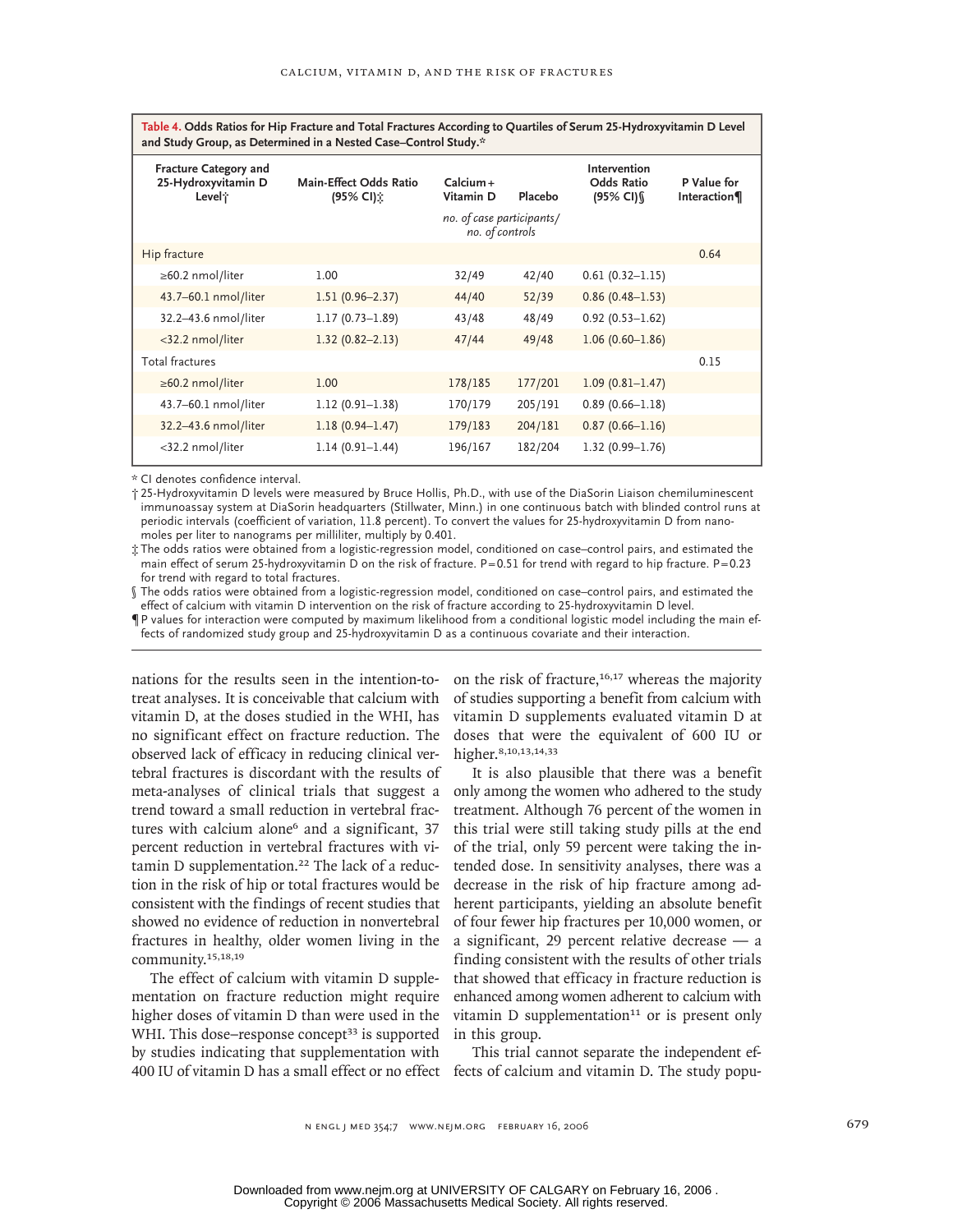lation was not selected to be deficient in calcium and vitamin D, since the participants were allowed to take multivitamins as well as calcium and vitamin D up to specified levels during the trial. The average daily total calcium intake at randomization was estimated to be 1100 to 1200 mg; only 7.2 percent of the participants had an intake of less than 400 mg.

The effect of calcium with vitamin D supplements may also differ according to baseline vitamin D levels. Chapuy et al. reported that calcium with vitamin D (1000 mg of calcium and 800 IU of vitamin D per day) significantly reduced the risk of hip and nonvertebral fractures among elderly women who were believed to be vitamin D– deficient (on the basis of low vitamin D levels in a subgroup analysis at baseline).<sup>10</sup> Studies involving persons who were potentially less deficient in vitamin D have failed to confirm this benefit.<sup>18</sup> We found no significant interactions between baseline serum 25-hydroxyvitamin D levels and a calcium with vitamin D treatment effect.

Finally, it is also plausible that calcium with vitamin D supplementation has a real but small effect in reducing the risk of hip fracture among postmenopausal women, but the WHI calcium with vitamin D trial was not sufficiently powered to detect such a small effect, even with 36,282 women enrolled. The trial design assumed an 18 percent reduction in the risk of hip fracture and projected a hip-fracture rate (approximately 34 per 10,000 persons per year) that was more than twice that observed (16 per 10,000). The lowerthan-projected hip-fracture rate reduced the power of the study to approximately 48 percent. This may be attributable to the higher-than-anticipated body-mass index, the recruitment of fewer women over the age of 70 years than was projected, or a fracture rate already suppressed by high personal calcium intake or hormone-therapy use. Some support is provided by subgroup analyses suggesting that among women over the age of 60 years who had a higher absolute risk of hip fracture, calcium with vitamin D supplementation significantly reduced the risk of hip fractures.

The trend toward a reduction in the incidence of hip fracture, with no benefit at other skeletal sites, could be consistent with the pathophysiology of hip fracture relative to other osteoporotic fractures. Up to 60 percent of patients with hip

fractures have one or more biomarkers consistent with a negative calcium balance, such as secondary hyperparathyroidism, low 25-hydroxyvitamin D levels, or low urine calcium excretion.<sup>34</sup> These perturbations in calcium metabolism associated with hip fracture might be amenable to treatments that would improve the calcium balance.

The trial yielded conflicting data regarding hip fracture and the interaction between hormone use and calcium with vitamin D supplementation. Though not statistically significant, the observed interaction between active calcium with vitamin D and hormone therapy may reflect a synergistic role of enhanced calcium balance with hormone therapy. This possibility is consistent with the previously reported additive effects of calcium with vitamin D and hormone therapy on bone mineral density.<sup>35,36</sup> However, when hormonetherapy use outside the trial was included, there was no interaction, and a 17 percent reduction in the incidence of hip fracture with calcium with vitamin D was observed among participants who had never used hormone therapy (hazard ratio, 0.83; 95 percent confidence interval, 0.61 to 1.14).

Participants in the WHI trial were healthy, postmenopausal women living in the community who were generally free of disability. The average calcium intake at baseline exceeded 1000 mg per day, close to the current national recommendations.<sup>37</sup> Nevertheless, we found significantly higher hip bone density but a nonsignificant reduction (12 percent) in the rate of hip fracture among those assigned to calcium with vitamin D. In secondary analyses, the intervention effect appeared greater among women who adhered to the regimen, women over 60 years of age, and women not taking personal calcium supplements. Using the intention-to-treat results from this study, we estimate that for healthy postmenopausal women over the age of 50 years, the number needed to treat to prevent one hip fracture per year is 5045. This number would be reduced to 1914 among women over the age of 60 years, who are at higher absolute risk for hip fracture. Although the statistically null primary effect argues against recommending universal calcium with vitamin D supplementation for already calcium-replete women, the findings provide evidence of a positive effect of calcium with vitamin D on bone health in older postmenopausal women.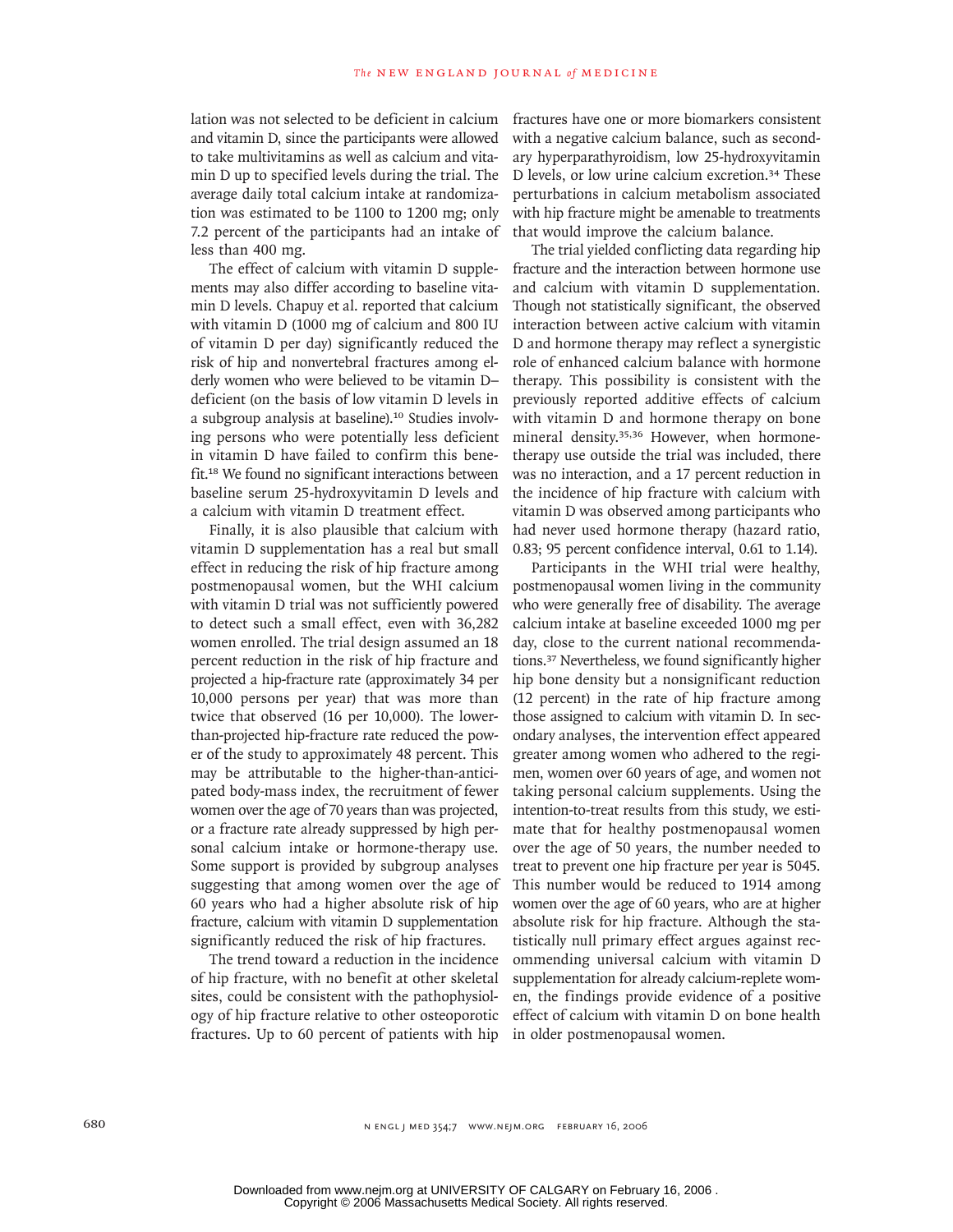Supported by the National Heart, Lung, and Blood Institute and the General Clinical Research Center program of the National Center for Research Resources, Department of Health and Human Services. The active study drug and placebo were supplied by Glaxo Smith Kline Consumer Healthcare (Pittsburgh).

Dr. Jackson reports having received consulting fees from Procter & Gamble Pharmaceuticals and lecture fees from the Alliance for Better Bone Health; she also reports that she currently receives grant support from Novartis. Dr. LaCroix reports having received consulting fees from Pfizer, Procter & Gamble, and the Alliance for Better Bone Health and having received a lecture fee from Schering-Plough. Dr. Robbins reports that he has worked on grants with industry support but that he has received no salary support. Dr. Lewis reports that she currently has grant support from Pfizer and Novartis. Dr. Brunner reports that he is principal investigator for a study funded by the National Cancer Institute of Canada and Pfizer through March 31, 2007. Dr. Cauley reports having received consulting fees from Novartis for serving on the HORIZON Study steering committee and grant support from Lilly, Pfizer, and Novartis. Dr. Hays reports having received lecture fees for conferences sponsored by Procter & Gamble Pharmaceuticals. Dr. Howard reports having received lecture fees from Schering-Plough and having served as a consultant for Merck, the Egg Nutrition Council, and General Mills. Dr O'Sullivan reports that she currently receives grant support from Pfizer. Dr. Assaf reports having been an employee of Pfizer since December 2002 and owning Pfizer stock and stock options. No other potential conflict of interest relevant to this article was reported.

We are indebted to the investigators and staff at the WHI Clinical Centers, the WHI Clinical Coordinating Center, and the National Heart, Lung, and Blood Institute program office for their dedicated efforts; to Joseph Larson for his invaluable expertise in completing the statistical analysis reported in this article; and most important, to the WHI participants for their extraordinary commitment to the WHI calcium with vitamin D study.

#### **APPENDIX 1**

The WHI investigators are as follows: *Program Office* (National Heart, Lung, and Blood Institute, Bethesda, Md.): B. Alving, J. Rossouw, L. Pottern, S. Ludlam, J. McGowan, N. Geller, and L. Ford. *Clinical Coordinating Centers:* Fred Hutchinson Cancer Research Center, Seattle — R. Prentice, G. Anderson, A. LaCroix, R. Patterson, A. McTiernan, B. Cochrane, J. Hunt, L. Tinker, C. Kooperberg, M. McIntosh, C.Y. Wang, C. Chen, D. Bowen, A. Kristal, J. Stanford, N. Urban, N. Weiss, and E. White; Wake Forest University School of Medicine, Winston-Salem, N.C. — S. Shumaker, R. Prineas, and M. Naughton; Medical Research Laboratories, Highland Heights, Ky. — E. Stein, P. Laskarzewski; San Francisco Coordinating Center, San Francisco — S.R. Cummings, M. Nevitt, and L. Palermo; University of Minnesota, Minneapolis — L. Harnack; Fisher BioServices, Rockville, Md. — F. Cammarata and S. Lindenfelser; University of Washington, Seattle — B. Psaty and S. Heckbert. *Clinical Centers:* Albert Einstein College of Medicine, Bronx, N.Y. — S. Wassertheil-Smoller, W. Frishman, J. Wylie-Rosett, D. Barad, and R. Freeman; Baylor College of Medicine, Houston — J. Hays, R. Young, J. Anderson, S. Lithgow, and P. Bray; Brigham and Women's Hospital, Harvard Medical School, Boston — J.E. Manson, J.M. Gaziano, C. Chae, K. Rexrode, and C. Solomon; Brown University, Providence, R.I. — A.R. Assaf, C. Wheeler, C. Eaton, and M. Cyr; Emory University, Atlanta — L. Phillips, M. Pedersen, O. Strickland, M. Huber, and V. Porter; Fred Hutchinson Cancer Research Center, Seattle — S.A.A. Beresford, V.M. Taylor, N.F. Woods, M. Henderson, and R. Andersen; George Washington University, Washington, D.C. — J. Hsia, N. Gaba, and J. Ascensao; Harbor–UCLA Research and Education Institute, Torrance, Calif. — R. Chlebowski, R. Detrano, A. Nelson, and M. Geller; Kaiser Permanente Center for Health Research, Portland, Oreg. — E. Whitlock, P. Elmer, V. Stevens, and N. Karanja; Kaiser Permanente Division of Research, Oakland, Calif. — B. Caan, S. Sidney, G. Bailey, and J. Hirata; Medical College of Wisconsin, Milwaukee — J.M. Kotchen, V. Barnabei, T.A. Kotchen, M.C. Gilligan, and J. Neuner; MedStar Research Institute and Howard University, Washington, D.C. — B.V. Howard, L. Adams-Campbell, L. Lessin, M. Rainford, and G. Uwaifo; Northwestern University, Chicago and Evanston, Ill. — L. Van Horn, P. Greenland, J. Khandekar, K. Liu, and C. Rosenberg; Rush University Medical Center, Chicago — H. Black, L. Powell, E. Mason, and M. Gulati; Stanford Prevention Research Center, Stanford, Calif. — M.L. Stefanick, M.A. Hlatky, B. Chen, R.S. Stafford, and S. Mackey; State University of New York at Stony Brook, Stony Brook — D. Lane, I. Granek, W. Lawson, G. San Roman, and C. Messina; Ohio State University, Columbus — R. Jackson, R. Harris, E. Paskett, W.J. Mysiw, and M. Blumenfeld; University of Alabama at Birmingham, Birmingham — C.E. Lewis, A. Oberman, J.M. Shikany, M. Safford, and M. Fouad; University of Arizona, Tucson and Phoenix — T. Bassford, C. Thomson, M. Ko, A.M. Lopez, and C. Ritenbaugh; University at Buffalo, Buffalo, N.Y. — J. Wactawski-Wende, M. Trevisan, E. Smit, S. Graham, and J. Chang; University of California at Davis, Sacramento — J. Robbins and S. Yasmeen; University of California at Irvine, Irvine — F.A. Hubbell, G. Frank, N. Wong, N. Greep, and B. Monk; University of California at Los Angeles, Los Angeles — H. Judd, D. Heber, and R. Elashoff; University of California at San Diego, La Jolla and Chula Vista — R.D. Langer, M.H. Criqui, G.T. Talavera, C.F. Garland, and M.A. Allison; University of Cincinnati, Cincinnati - M. Gass and S. Wernke; University of Florida, Gainesville and Jacksonville — M. Limacher, M. Perri, A. Kaunitz, R.S. Williams, and Y. Brinson; University of Hawaii, Honolulu — J.D. Curb, H. Petrovitch, B. Rodriguez, K. Masaki, and S. Sharma; University of Iowa, Iowa City and Davenport — R. Wallace, J. Torner, S. Johnson, L. Snetselaar, and J. Robinson; University of Massachusetts, Fallon Clinic, Worcester — J. Ockene, M. Rosal, I. Ockene, R. Yood, and P. Aronson; University of Medicine and Dentistry of New Jersey, Newark — N. Lasser, B. Singh, V. Lasser, J. Kostis, and P. McGovern; University of Miami, Miami — M.J. O'Sullivan, L. Parker, T. DeSantis, D. Fernandez, and P. Caralis; University of Minnesota, Minneapolis — K.L. Margolis, R.H. Grimm, M.F. Perron, C. Bjerk, and S. Kempainen; University of Nevada, Reno — R. Brunner, W. Graettinger, V. Oujevolk, and M. Bloch; University of North Carolina, Chapel Hill — G. Heiss, P. Haines, D. Ontjes, C. Sueta, and E. Wells; University of Pittsburgh, Pittsburgh — L. Kuller, J. Cauley, and N.C. Milas; University of Tennessee Health Science Center, Memphis — K.C. Johnson, S. Satterfield, R.W. Ke, S. Connelly, and F. Tylavsky; University of Texas Health Science Center, San Antonio — R. Brzyski, R. Schenken, J. Trabal, M. Rodriguez-Sifuentes, and C. Mouton; University of Wisconsin, Madison — G.E. Sarto, D. Laube, P. McBride, J. Mares-Perlman, and B. Loevinger; Wake Forest University School of Medicine, Winston-Salem, N.C. — D. Bonds, G. Burke, R. Crouse, M. Vitolins, and S. Washburn; Wayne State University School of Medicine and Hutzel Hospital, Detroit — S. Hendrix, M. Simon, and G. McNeeley. *Former Principal Investigators and Project Officers:* Baylor College of Medicine — J. Foreyt; Emory University — D. Hall, S. McNagny, and N. Watts; George Washington University — Valery Miller; Kaiser, Oakland — R. Hiatt; Kaiser, Portland — B. Valanis; National Cancer Institute — C. Clifford (deceased); University of Arizona — T. Moon; University of California, Irvine — F. Meyskens, Jr.; University of Cincinnati — J. Liu; University of Miami — Marianna Baum; University of Nevada — S. Daugherty (deceased); University of North Carolina, Chapel Hill — D. Sheps, B. Hulka; University of Tennessee, Memphis — W. Applegate; University of Wisconsin — C. Allen (deceased). *Data and Safety Monitoring Board:* J. Wittes (chair), E. Braunwald, M. Chesney, H. Cohen, E. Barrett-Connor, D. DeMets, L. Dunn, J. Dwyer, R.P. Heaney, D. Marson, V. Vogel, L. Walters, K. Yaffe, and S. Yusuf.

n engl j med 354;7 www.nejm.org february 16, 2006 681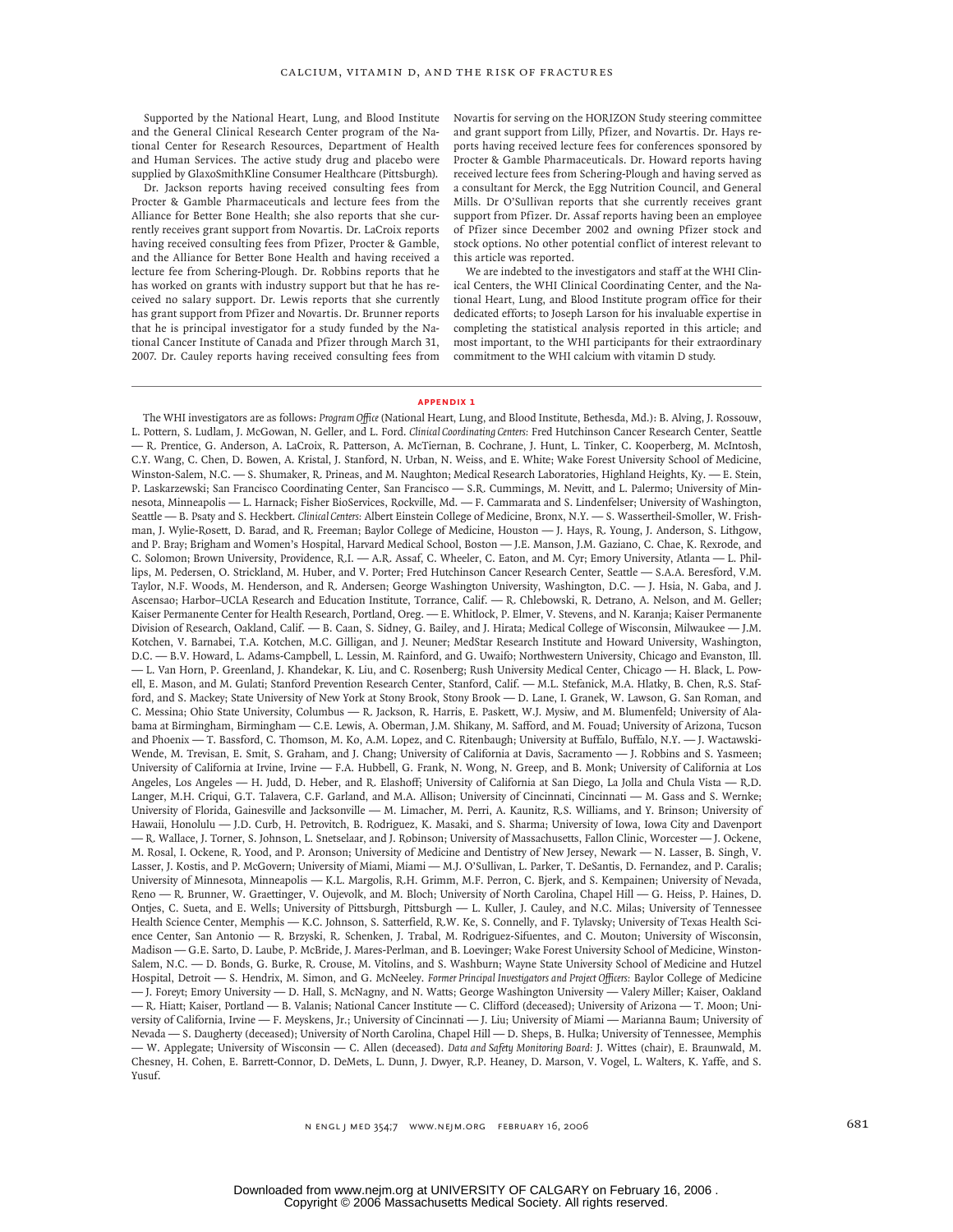#### **The NEW ENGLAND JOURNAL of MEDICINE**

#### **APPENDIX 2**

From the Ohio State University, Columbus (R.D.J.); the Fred Hutchinson Cancer Research Center, Seattle (A.Z.L., R.L.P., G.L.A.); the University of Cincinnati, Cincinnati (M.G.); the University of Iowa, Iowa City and Davenport (R.B.W.); the University of California at Davis, Sacramento (J.R.); the University of Alabama at Birmingham, Birmingham (C.E.L.); the University of Arizona, Tucson and Phoenix (T.B.); the University of Washington, Seattle (S.A.A.B.); Rush Medical Center, Chicago (H.R.B.); the University of Hawaii, Honolulu (P.B.); Wake Forest University School of Medicine, Winston-Salem, N.C. (D.E.B.); the University of Nevada, Reno (R.L.B.); the University of Texas Health Science Center, San Antonio (R.G.B.); Kaiser Permanente Division of Research, Oakland, Calif. (B.C.); the University of Pittsburgh, Pittsburgh (J.A.C., L.H.K.); the Los Angeles Biomedical Research Institute at Harbor–UCLA Medical Center, Torrance, Calif. (R.T.C.); San Francisco Coordinating Center, San Francisco (S.R.C.); State University of New York at Stony Brook, Stony Brook (I.G.); Baylor College of Medicine, Houston (J.H.); the University of North Carolina, Chapel Hill (G.H.); Wayne State University School of Medicine and Hutzel Hospital, Detroit (S.L.H.); MedStar Research Institute and Howard University, Washington, D.C. (B.V.H.); George Washington University Medical Center, Washington, D.C. (J.H.); the University of California at Irvine, Irvine (F.A.H.); the University of Tennessee Health Science Center, Memphis (K.C.J.); the University of California at Los Angeles, Los Angeles (H.J.); Medical College of Wisconsin, Milwaukee (J.M.K.); the University of California at San Diego, La Jolla and Chula Vista (R.D.L.); the University of Medicine and Dentistry of New Jersey, Newark (N.L.L.); the University of Florida, Gainesville and Jacksonville (M.C.L.); the National Lung, Heart, and Blood Institute, Bethesda, Md. (S.L.); Brigham and Women's Hospital and Harvard Medical School, Boston (J.E.M.); the University of Minnesota, Minneapolis (K.L.M.); the National Institute of Arthritis and Musculoskeletal and Skin Diseases, Bethesda, Md. (J.M.); the University of Massachusetts, Fallon Clinic, Worcester (J.K.O.); the University of Miami, Miami (M.J.O.); Emory University, Atlanta (L.P.); the University of Wisconsin, Madison (G.E.S.); Stanford Prevention Research Center, Stanford, Calif. (M.L.S.); Northwestern University, Chicago and Evanston, Ill. (L.V.H.); the University of Buffalo, Buffalo, N.Y. (J.W.-W.); Kaiser Permanente Center for Health Research, Portland, Oreg. (E.W.); Brown University, Providence, R.I. (A.R.A.); and the Albert Einstein College of Medicine, Bronx, N.Y. (D.B.).

#### **References**

Looker AC, Orwoll ES, Johnston CC Jr, **1.** et al. Prevalence of low femoral bone density in older U.S. adults from NHANES III. J Bone Miner Res 1997;12:1761-8.

Melton LJ III. How many women have **2.** osteoporosis now? J Bone Miner Res 1995; 10:175-7.

Healthcare Cost and Utilization Proj-**3.** ect. HCUP Nationwide Inpatient Sample (NIS), 2003. (Accessed January 26, 2006, at http://www.hcup-us.ahrq.gov/nisoverview. jsp.)

Chevalley T, Rizzoli R, Nydegger V, et **4.** al. Effects of calcium supplements on femoral bone mineral density and vertebral fracture rate in vitamin-D-replete elderly patients. Osteoporos Int 1994;4:245- 52.

Cumming RG. Calcium intake and **5.** bone mass: a quantitative review of the evidence. Calcif Tissue Int 1990;47:194-201. **6.** Shea B, Wells G, Cranney A, et al. Meta-analyses of therapies for postmenopausal osteoporosis. VII. Meta-analysis of

calcium supplementation for the prevention of postmenopausal osteoporosis. Endocr Rev 2002;23:552-9.

Bischoff-Ferrari HA, Dawson-Hughes **7.** B, Willett WC, et al. Effect of vitamin D on falls: a meta-analysis. JAMA 2004;291: 1999-2006.

Bischoff-Ferrari HA, Willett WC, Wong **8.** JB, Giovannucci E, Dietrich T, Dawson-Hughes B. Fracture prevention with vitamin D supplementation: a meta-analysis of randomized controlled trials. JAMA 2005; 293:2257-64.

**9.** Dawson-Hughes B, Harris SS, Krall EA, Dallal GE. Effect of calcium and vitamin D supplementation on bone density in men and women 65 years of age or older. N Engl J Med 1997;337:670-6.

10. Chapuy MC, Arlot ME, Duboeuf F,

Meunier PJ. Vitamin D3 and calcium to prevent hip fractures in elderly women. N Engl J Med 1992;327:1637-42.

11. Chapuy MC, Arlot ME, Delmas PD, Meunier PJ. Effect of calcium and cholecalciferol treatment for three years on hip fractures in elderly women. BMJ 1994; 308:1081-2.

12. Recker RR, Hinders S, Davies KM, et al. Correcting calcium nutritional deficiency prevents spine fractures in elderly women. J Bone Miner Res 1996;11:1961- 6.

13. Trivedi DP, Doll R, Khaw KT. Effect of four monthly oral vitamin  $D_{3}$  (cholecalciferol) supplementation on fractures and mortality in men and women living in the community: randomised double blind controlled trial. BMJ 2003;326:469-72.

Chapuy MC, Pamphile P, Paris E, et al. **14.** Combined calcium and vitamin D3 supplementation in elderly women: confirmation of reversal of secondary hyperparathyroidism and hip fracture risk: the Decalyos II study. Osteoporos Int 2002;13:257-64.

Larsen ER, Mosekilde L, Foldspang A. **15.** Vitamin D and calcium supplementation prevents osteoporotic fractures in elderly community dwelling residents: a pragmatic population-based 3-year intervention study. J Bone Miner Res 2004;19:370-8.

16. Meyer HE, Smedshaug GB, Kvaavik E, Falch JA, Tverdal A, Pedersen JI. Can vitamin D supplementation reduce the risk of fracture in the elderly? A randomized controlled trial. J Bone Miner Res 2002;17:709- 15.

17. Lips P, Graafmans WC, Ooms ME, Bezemer PD, Bouter LM. Vitamin D supplementation and fracture incidence in elderly persons: a randomized, placebo-controlled clinical trial. Ann Intern Med 1996;124: 400-6.

Grant AM, Avenell A, Campbell MK, **18.** et al. Oral vitamin D3 and calcium for secondary prevention of low-trauma fractures in elderly people (Randomised Evaluation of Calcium Or vitamin D, RECORD): a randomised placebo-controlled trial. Lancet 2005;365:1621-8.

19. Porthouse J, Cockayne S, King C, et al. Randomised controlled trial of calcium and supplementation with cholecalciferol (vitamin D3) for prevention of fractures in primary care. BMJ 2005;330:1003.

20. Cumming RG, Nevitt MC. Calcium for the prevention of osteoporotic fractures in postmenopausal women. J Bone Miner Res 1997;12:1321-9.

**21.** Kanis JA. The use of calcium in the management of osteoporosis. Bone 1999; 24:279-90.

Papadimitropoulos E, Wells G, Shea B, **22.** et al. Meta-analyses of therapies for postmenopausal osteoporosis. VIII. Meta-analyses of the efficacy of vitamin D treatment in preventing osteoporosis in postmenopausal women. Endocr Rev 2002;23:560- 9.

Gillespie WJ, Avenell A, Henry DA, **23.** O'Connell DL, Robertson J. Vitamin D and vitamin D analogues for preventing fractures associated with involutional and post-menopausal osteoporosis. Cochrane Database Syst Rev 2001;1:CD000227.

Jackson RD, LaCroix AZ, Cauley JA, **24.** McGowan J. The Women's Health Initiative calcium-vitamin D trial: overview and baseline characteristics of participants. Ann Epidemiol 2003;13:Suppl:S98-S106.

Wactawski-Wende J, Kotchen JM, An-**25.** derson GL, et al. Calcium plus vitamin D supplementation and the risk of colorectal cancer. N Engl J Med 2006;354:684- 96.

Food and Nutrition Board, Institute of **26.**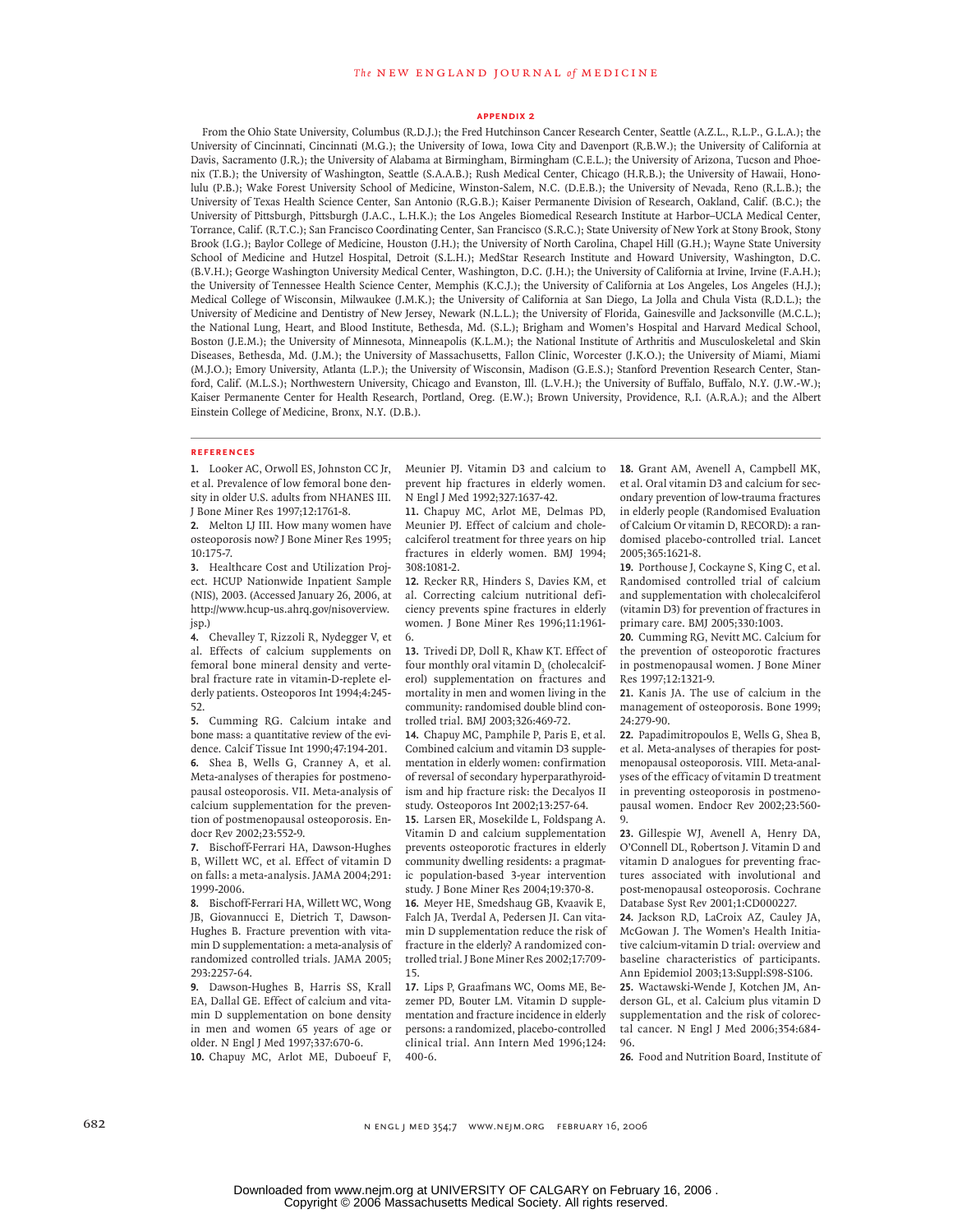Medicine. Dietary reference intakes: for [Garland CF, Garland FC. Do sunlight](https://www.researchgate.net/publication/15759147_Do_Sunlight_and_Vitamin_D_Reduce_the_Likelihood_of_Colon_Cancer?el=1_x_8&enrichId=rgreq-5e1d76f5c351ae594c8e58e10fef8da5-XXX&enrichSource=Y292ZXJQYWdlOzcyOTQ3MDg7QVM6OTcyNDQ4MDQwMjYzNjhAMTQwMDE5NjM3NjE2Mw==)  **30.** calcium, phosphorus, magnesium, vitamin D, and fluoride. Washington, D.C.: National Academy Press, 1997:38-144.

27. Yates AA, Schlicker SA, Suitor CW. Dietary Reference Intakes: the new basis for recommendations for calcium and related nutrients, B vitamins, and choline. J Am Diet Assoc 1998;98:699-706.

28. Patterson RE, Kristal AR, Tinker LF, Carter RA, Bolton MP, Agurs-Collins T. Measurement characteristics of the Women's Health Initiative food frequency questionnaire. Ann Epidemiol 1999;9:178-87.

29. Robins JM, Finkelstein DM. Correcting for noncompliance and dependent censoring in an AIDS clinical trial with inverse probability of censoring weighted (IPCW) log-rank tests. Biometrics 2000; 56:779-81.

[and vitamin D reduce the likelihood of](https://www.researchgate.net/publication/15759147_Do_Sunlight_and_Vitamin_D_Reduce_the_Likelihood_of_Colon_Cancer?el=1_x_8&enrichId=rgreq-5e1d76f5c351ae594c8e58e10fef8da5-XXX&enrichSource=Y292ZXJQYWdlOzcyOTQ3MDg7QVM6OTcyNDQ4MDQwMjYzNjhAMTQwMDE5NjM3NjE2Mw==) [colon cancer? Int J Epidemiol 1980;9:227-](https://www.researchgate.net/publication/15759147_Do_Sunlight_and_Vitamin_D_Reduce_the_Likelihood_of_Colon_Cancer?el=1_x_8&enrichId=rgreq-5e1d76f5c351ae594c8e58e10fef8da5-XXX&enrichSource=Y292ZXJQYWdlOzcyOTQ3MDg7QVM6OTcyNDQ4MDQwMjYzNjhAMTQwMDE5NjM3NjE2Mw==) [31.](https://www.researchgate.net/publication/15759147_Do_Sunlight_and_Vitamin_D_Reduce_the_Likelihood_of_Colon_Cancer?el=1_x_8&enrichId=rgreq-5e1d76f5c351ae594c8e58e10fef8da5-XXX&enrichSource=Y292ZXJQYWdlOzcyOTQ3MDg7QVM6OTcyNDQ4MDQwMjYzNjhAMTQwMDE5NjM3NjE2Mw==)

Cauley JA, Robbins J, Chen Z, et al. **31.** Effects of estrogen plus progestin on the risk of fracture and bone mineral density: the Women's Health Initiative randomized trial. JAMA 2003;290:1729-38.

Anderson GL, Limacher M, Assaf AR, **32.** et al. Effects of conjugated equine estrogen in postmenopausal women with hysterectomy: the Women's Health Initiative randomized controlled trial. JAMA 2004; 291:1701-12.

33. Vieth R. Why the optimal requirement for vitamin  $D_3$  is probably higher than what is officially recommended for adults. J Steroid Biochem Mol Biol 2004;89:575-9. 34. LeBoff MS, Kohlmeier L, Hurwitz S, [Franklin J, Wright J, Glowacki J. Occult](https://www.researchgate.net/publication/13071792_Occult_Vitamin_D_deficiency_in_postmenopausal_US_women_with_acute_hip_fracture?el=1_x_8&enrichId=rgreq-5e1d76f5c351ae594c8e58e10fef8da5-XXX&enrichSource=Y292ZXJQYWdlOzcyOTQ3MDg7QVM6OTcyNDQ4MDQwMjYzNjhAMTQwMDE5NjM3NjE2Mw==)  [vitamin D deficiency in postmenopausal](https://www.researchgate.net/publication/13071792_Occult_Vitamin_D_deficiency_in_postmenopausal_US_women_with_acute_hip_fracture?el=1_x_8&enrichId=rgreq-5e1d76f5c351ae594c8e58e10fef8da5-XXX&enrichSource=Y292ZXJQYWdlOzcyOTQ3MDg7QVM6OTcyNDQ4MDQwMjYzNjhAMTQwMDE5NjM3NjE2Mw==) [US women with acute hip fracture. JAMA](https://www.researchgate.net/publication/13071792_Occult_Vitamin_D_deficiency_in_postmenopausal_US_women_with_acute_hip_fracture?el=1_x_8&enrichId=rgreq-5e1d76f5c351ae594c8e58e10fef8da5-XXX&enrichSource=Y292ZXJQYWdlOzcyOTQ3MDg7QVM6OTcyNDQ4MDQwMjYzNjhAMTQwMDE5NjM3NjE2Mw==)  [1999;281:1505-11.](https://www.researchgate.net/publication/13071792_Occult_Vitamin_D_deficiency_in_postmenopausal_US_women_with_acute_hip_fracture?el=1_x_8&enrichId=rgreq-5e1d76f5c351ae594c8e58e10fef8da5-XXX&enrichSource=Y292ZXJQYWdlOzcyOTQ3MDg7QVM6OTcyNDQ4MDQwMjYzNjhAMTQwMDE5NjM3NjE2Mw==)

[Ettinger B, Genant HK, Cann CE.](https://www.researchgate.net/publication/19371513_Postmenopausal_bone_loss_is_prevented_by_low_dose_estrogen_with_calcium?el=1_x_8&enrichId=rgreq-5e1d76f5c351ae594c8e58e10fef8da5-XXX&enrichSource=Y292ZXJQYWdlOzcyOTQ3MDg7QVM6OTcyNDQ4MDQwMjYzNjhAMTQwMDE5NjM3NjE2Mw==) **35.** [Postmenopausal bone loss is prevented by](https://www.researchgate.net/publication/19371513_Postmenopausal_bone_loss_is_prevented_by_low_dose_estrogen_with_calcium?el=1_x_8&enrichId=rgreq-5e1d76f5c351ae594c8e58e10fef8da5-XXX&enrichSource=Y292ZXJQYWdlOzcyOTQ3MDg7QVM6OTcyNDQ4MDQwMjYzNjhAMTQwMDE5NjM3NjE2Mw==)  [treatment with low-dosage estrogen with](https://www.researchgate.net/publication/19371513_Postmenopausal_bone_loss_is_prevented_by_low_dose_estrogen_with_calcium?el=1_x_8&enrichId=rgreq-5e1d76f5c351ae594c8e58e10fef8da5-XXX&enrichSource=Y292ZXJQYWdlOzcyOTQ3MDg7QVM6OTcyNDQ4MDQwMjYzNjhAMTQwMDE5NjM3NjE2Mw==)  [calcium. Ann Intern Med 1987;106:40-5.](https://www.researchgate.net/publication/19371513_Postmenopausal_bone_loss_is_prevented_by_low_dose_estrogen_with_calcium?el=1_x_8&enrichId=rgreq-5e1d76f5c351ae594c8e58e10fef8da5-XXX&enrichSource=Y292ZXJQYWdlOzcyOTQ3MDg7QVM6OTcyNDQ4MDQwMjYzNjhAMTQwMDE5NjM3NjE2Mw==) Sirola J, Kroger H, Sandini L, et al. **36.** Interaction of nutritional calcium and HRT in prevention of postmenopausal bone loss: a prospective study. Calcif Tissue Int 2003;72:659-65.

37. Department of Health and Human Services. Bone health and osteoporosis: a report of the Surgeon General. Rockville, Md.: Office of the Surgeon General, 2004. *Copyright © 2006 Massachusetts Medical Society.*

#### **ELECTRONIC ACCESS TO THE** *JOURNAL***'S CUMULATIVE INDEX**

At the *Journal*'s site on the World Wide Web (**www.nejm.org**), you can search an index of all articles published since January 1975 (abstracts 1975–1992, full text 1993–present). You can search by author, key word, title, type of article, and date. The results will include the citations for the articles plus links to the full text of articles published since 1993. For nonsubscribers, time-limited access to single articles and 24-hour site access can also be ordered for a fee through the Internet (**www.nejm.org**).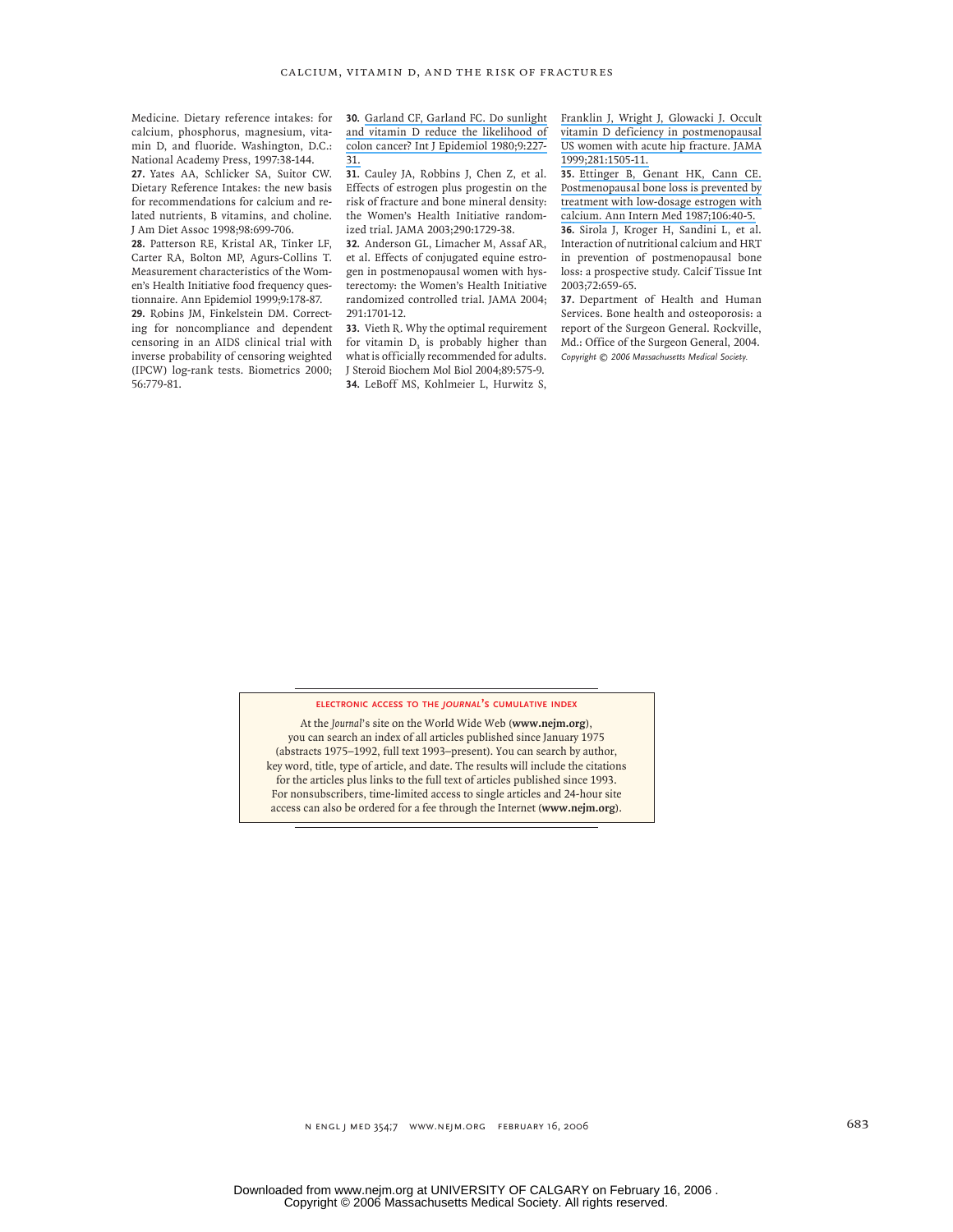### **EDITORIALS**



### **Calcium plus Vitamin D for Postmenopausal Women — Bone Appétit?**

Joel S. Finkelstein, M.D.

There are many therapies that reduce the risk of fracture in people with osteoporosis. Calcium and vitamin D are the most widely used therapies for osteoporosis, even though their efficacy in terms of the prevention of fracture is uncertain. In fact, calcium supplements are the biggest seller in the multibillion-dollar dietary-supplement industry; annual sales in the United States in 2004 have been estimated to be as high as \$993 million.<sup>1</sup>

The effect of calcium supplementation on bone mineral density has been the subject of many studies. In general, calcium has a small beneficial effect on bone mineral density, but it may be less effective in preventing bone loss in women who have recently undergone menopause and at sites rich in trabecular bone.<sup>2,3</sup> The effect of calcium on the risk of fracture is less clear.2,4 When administered in doses of 400 to 800 IU per day, vitamin D by itself probably has little effect on bone mineral density, except among subjects who have a deficiency of vitamin D.<sup>5</sup> Some studies have indicated that, when given with calcium, supplementation of at least 700 IU of vitamin D daily reduces the risk of fracture<sup>6-8</sup>; however, other studies have not shown this finding.5,9,10 The inconsistency of these results suggests that any benefit of calcium plus vitamin D on bone mineral density or the risk of fracture is, at best, small and may vary from group to group.

In this issue of the *Journal,* Jackson et al. report results from the Women's Health Initiative (WHI) calcium plus vitamin D trial. $11$  The investigators of this trial randomly assigned more than 36,000 postmenopausal women between the ages of 50 and 79 to receive 500 mg of elemental calcium as calcium carbonate with 200 IU of vitamin  $D_3$  twice daily (for a total daily intake of the risk of hip fracture.

1000 mg of elemental calcium and 400 IU of vitamin D) or matching placebos for an average of seven years. Annualized rates of hip, total, and site-specific fractures were compared between the groups. Personal use of calcium and vitamin D was permitted, as was the use of bisphosphonates or calcitonin. In addition, more than half of the participants were receiving hormone-replacement therapy on entry, many as part of the active hormone-replacement treatment program of the WHI. Calcium with vitamin D supplementation increased total-hip bone mineral density by 1 percent as compared with placebo. According to an intention-to-treat analysis, there was no significant effect of calcium with vitamin D supplementation on any of the fracture end points. Calcium with vitamin D supplementation increased the risk of renal calculi by 17 percent. When data were excluded at the time a woman's adherence to therapy fell below 80 percent, the risk of hip fractures was significantly reduced (hazard ratio, 0.71; 95 percent confidence interval, 0.52 to 0.97).

The WHI was designed with the hope that it would provide clear answers to several important public health issues, including the efficacy of calcium and vitamin D for the prevention of fractures. Has the WHI calcium with vitamin D trial succeeded in this regard? Unfortunately, although the trial was well conducted, the results of the current study leave many questions unanswered. Although the primary intention-to-treat analysis failed to show any beneficial effect of calcium with vitamin D supplementation on the rates of fractures, a subgroup analysis of women who largely adhered to the protocol suggested that calcium with vitamin D supplementation reduces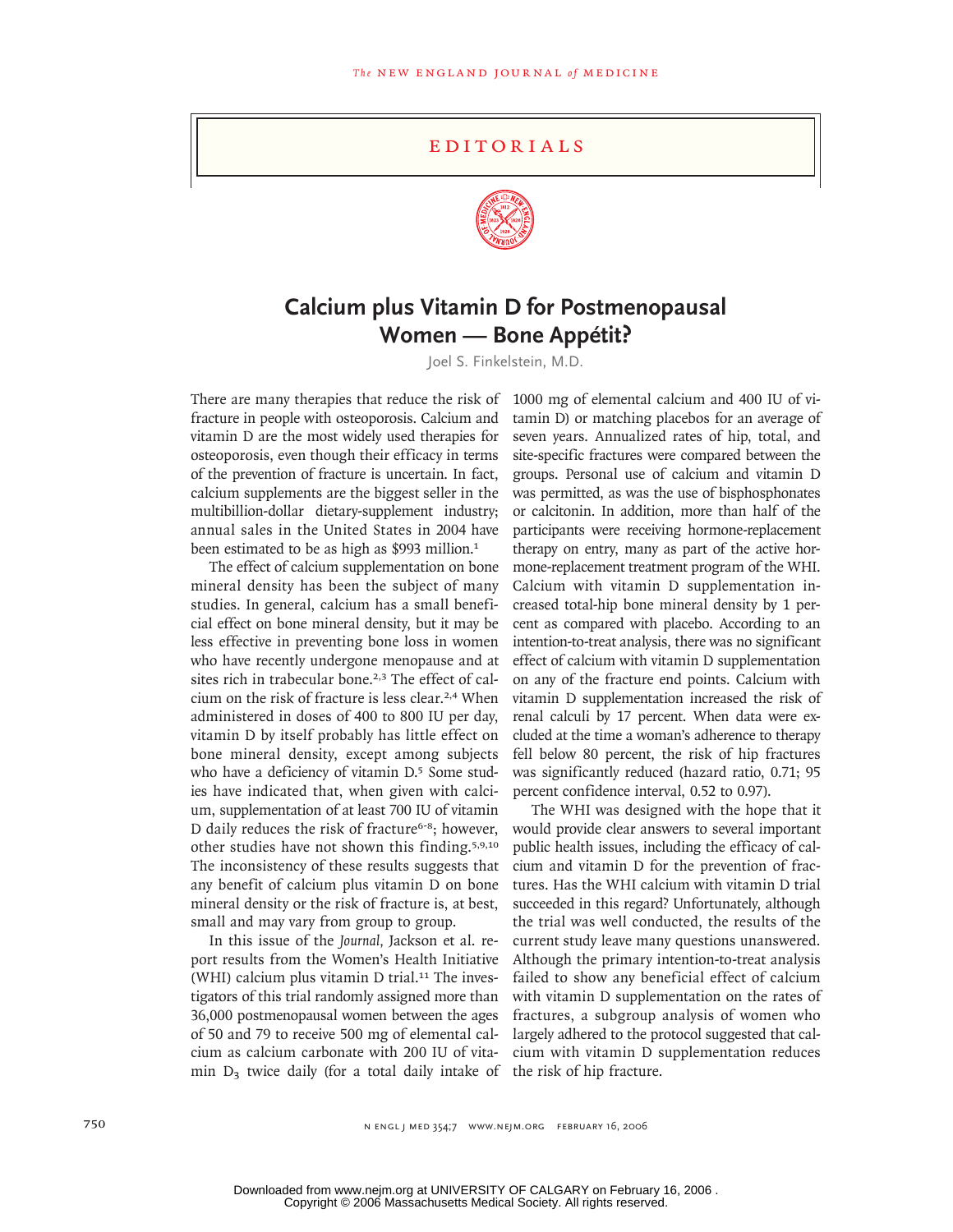However, there were several aspects of the study design and characteristics of the study population that may have reduced the chances of detecting a benefit of calcium with vitamin D therapy. First, the subjects were not selected on the basis of low bone mineral density or risk factors for fragility fractures. In some ways, this is a strength of the study, since it asks whether the findings apply to all postmenopausal women. It is plausible, however, that calcium with vitamin D supplementation would be more effective in a population of women with osteoporosis. Second, 64 percent of women in the placebo group had a daily calcium intake from diet and supplements of at least 800 mg at baseline, and 42 percent had a daily vitamin D intake of at least 400 IU. It seems likely that calcium with vitamin D supplementation would be more effective in women with a low intake of calcium and of vitamin D, although analysis of subgroups stratified according to intake levels did not reveal such an effect. There was, however, a trend suggesting that there was a reduction in the risk of hip fracture among women who did not use personal (i.e., non–studymedication) calcium supplements. Third, the dose of vitamin  $D - 400$  IU per day — may not have been sufficient, since trials that have demonstrated benefits of calcium with vitamin D supplementation have administered at least 700 IU per day.<sup>8</sup> Fourth, more than half of all participants in both groups were currently receiving hormone-replacement therapy. Because hormonereplacement therapy is a fairly potent antiresorptive regimen and significantly reduced the risk of hip, vertebral, and other fractures associated with osteoporosis in a similar group of women, $12$ one might expect the use of hormone-replacement therapy to diminish the chance of detecting an additional benefit of reduced fractures with calcium with vitamin D supplementation.

It comes as a surprise that there was a nonsignificant trend of a beneficial effect of calcium with vitamin D supplementation in current users of hormone-replacement therapy. Nonetheless, because of the risks associated with the use of hormone-replacement therapy that were demonstrated in the WHI randomized trial comparing hormone-replacement therapy with placebo, $13$  the use of hormone-replacement therapy among postmenopausal women has declined dramatically. Thus, the widespread use of hormone-replacement therapy in the current study limits the ability to generalize the results. Finally, the WHI calcium plus vitamin D trial was designed with 85 percent power to detect an 18 percent reduction in hip fractures, with the assumption of an annual rate of 33.6 fractures per 10,000 persons in the placebo group. The observed rate of hip fractures in the placebo group was about half the predicted rate. Thus, the study may have lacked sufficient power to detect a reduction in the rate of hip fractures. There were, however, 374 incident hip fractures — nearly four times as many as the number that occurred in the WHI Hormone Therapy trial, in which a significant reduction in the rate of hip fractures was observed among women in the group receiving hormone-replacement therapy.<sup>13</sup> Moreover, with more than 1100 fractures of the lower arm or wrist and more than 4200 total fractures, the current study was well powered to detect a benefit of calcium with vitamin D supplementation for these end points. Thus, with these limitations in mind, we must conclude that calcium with vitamin D supplementation is not an effective means of preventing fractures in this population.

Many people may be disappointed with these results. Studies are generally designed in the hope that the results will be positive. Still, the findings from this trial have important public health implications. The results add to the existing body of evidence that calcium with vitamin D supplementation by itself is insufficient therapy to prevent fractures in postmenopausal women, though it may be beneficial in selected subgroups, such as women over the age of 60 or those with a low intake of calcium and vitamin D. With the widespread marketing of calcium and vitamin D, many women believe that they are completely protected against the development of osteoporosis if they are taking these supplements. This study should help correct this important misconception and allow more women to receive optimal therapy for bone health.

The WHI calcium plus vitamin D trial also raises the important question of whether calcium with vitamin D supplementation should be recommended routinely for postmenopausal women. Although there was an increased risk of kidney stones, the possible benefits of calcium with vitamin D supplementation for the risk of fracture cannot be totally ignored. It seems reasonable to recommend that women consume the recommended daily levels of calcium and vitamin D through